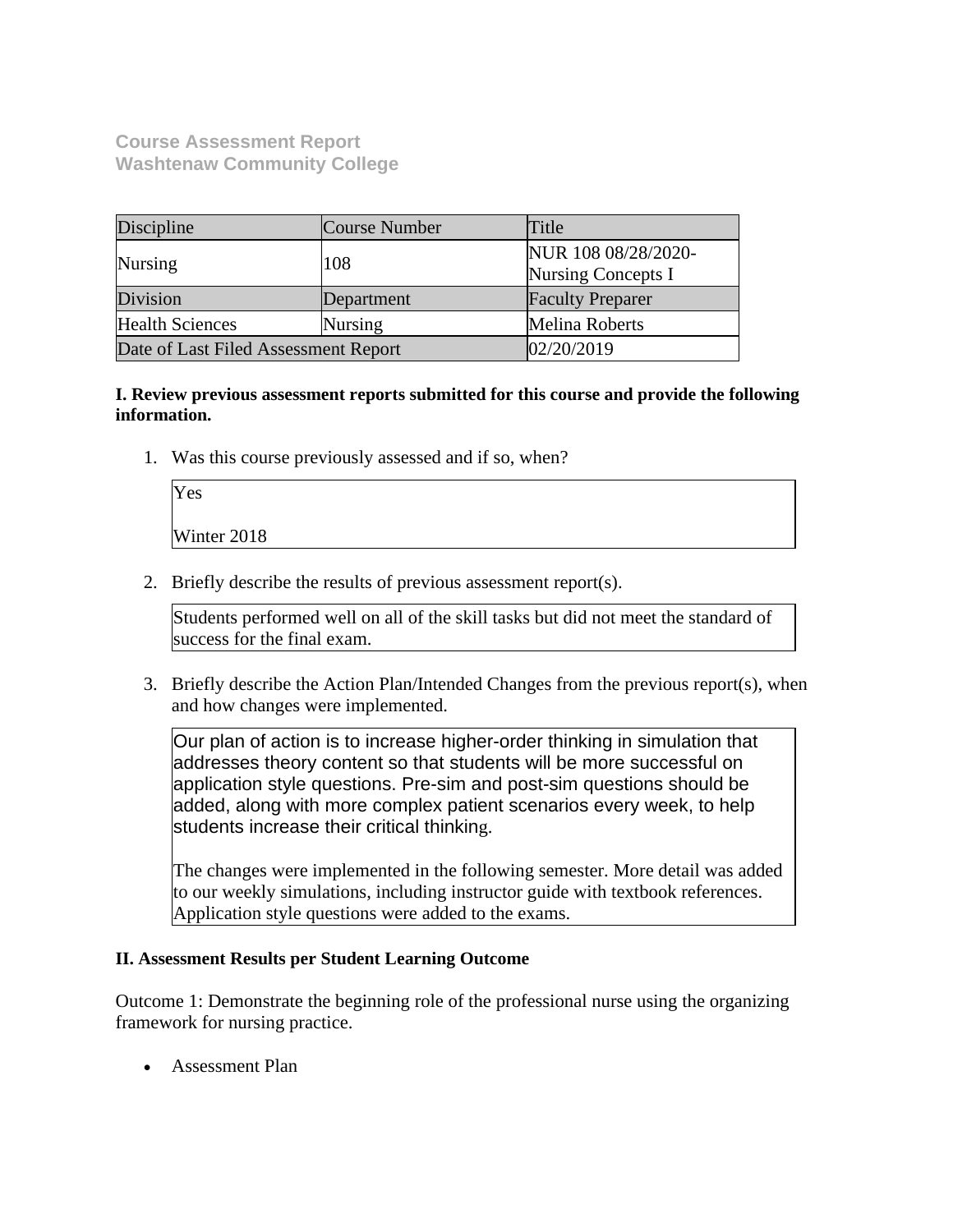- o Assessment Tool: Simulation/lab skills checklist
- o Assessment Date: Spring/Summer 2020
- o Course section(s)/other population: All sections
- o Number students to be assessed: All students
- o How the assessment will be scored: Departmentally-developed rubric
- o Standard of success to be used for this assessment: 80% of students will pass all skills on their first attempt
- o Who will score and analyze the data: Course Coordinators
- 1. Indicate the Semester(s) and year(s) assessment data were collected for this report.

| Fall (indicate years below) v mea (manufacture) | Winter (indicate years) | SP/SU (indicate years)<br>below) |
|-------------------------------------------------|-------------------------|----------------------------------|
|                                                 | 2020                    |                                  |

| # of students enrolled | # of students assessed |
|------------------------|------------------------|
|                        | 169                    |

3. If the number of students assessed differs from the number of students enrolled, please explain why all enrolled students were not assessed, e.g. absence, withdrawal, or did not complete activity.

Sixty-nine (69) students were assessed because 3 students withdrew from this semester. Multiple sections are created for this course including lecture, lab and clinical. The system counts all three sections when determining the number of students enrolled.

4. Describe how students from all populations (day students on campus, DL, MM, evening, extension center sites, etc.) were included in the assessment based on your selection criteria.

All populations were included for Winter 2020. All sections were MM.

5. Describe the process used to assess this outcome. Include a brief description of this tool and how it was scored.

Bb grading rubric tool contains checklists of many steps and graded as Sat or Not-Sat for each step. This rubric contains evidence-based practice for each required nursing skill that describes each step in the checklist for a student to perform. The skills were selected with a national consultant.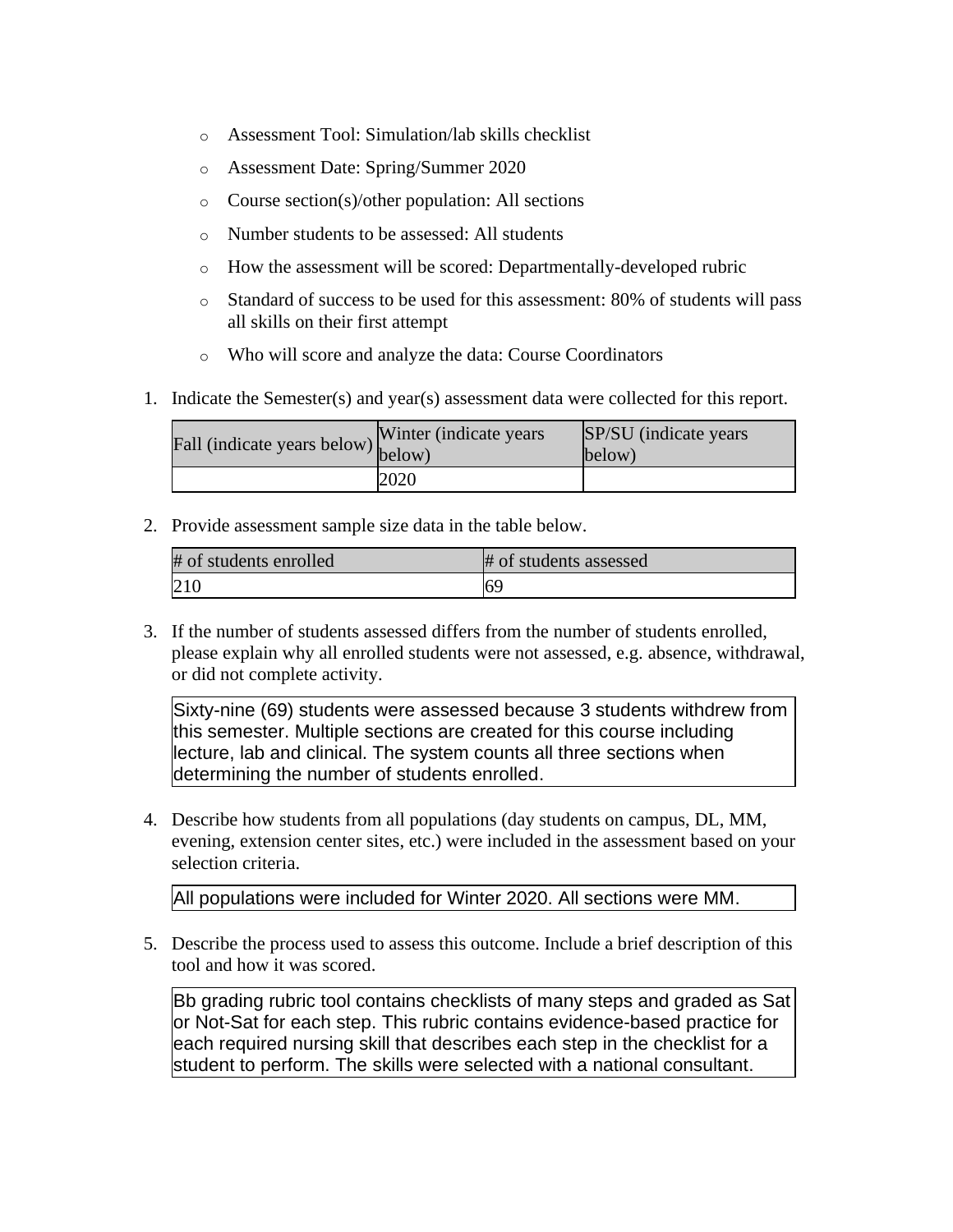6. Briefly describe assessment results based on data collected for this outcome and tool during the course assessment. Discuss the extent to which students achieved this learning outcome and indicate whether the standard of success was met for this outcome and tool.

Met Standard of Success: Yes

100% (69) of the students passed the skill on the first attempt. The standard of success was met.

7. Based on your interpretation of the assessment results, describe the areas of strength in student achievement of this learning outcome.

Students are strong in this area, as was expected, since these skills are reinforced throughout this course.

8. Based on your analysis of student performance, discuss the areas in which student achievement of this learning outcome could be improved. If student met standard of success, you may wish to identify your plans for continuous improvement.

Our plan for continuous improvement is to ensure that students are watching the skills video and performing peer evals before the instructor check-off. Students will tape practice videos and have them peer reviewed every week prior to lab session.

Outcome 2: Identify foundational concepts relating to health care recipients and health and wellness.

- Assessment Plan
	- o Assessment Tool: Cumulative Final Exam
	- o Assessment Date: Spring/Summer 2020
	- o Course section(s)/other population: All sections
	- o Number students to be assessed: All students
	- o How the assessment will be scored: Answer key and/or rubric
	- o Standard of success to be used for this assessment: 80% of students will achieve a score of 78% or higher
	- o Who will score and analyze the data: Course Coordinators
- 1. Indicate the Semester(s) and year(s) assessment data were collected for this report.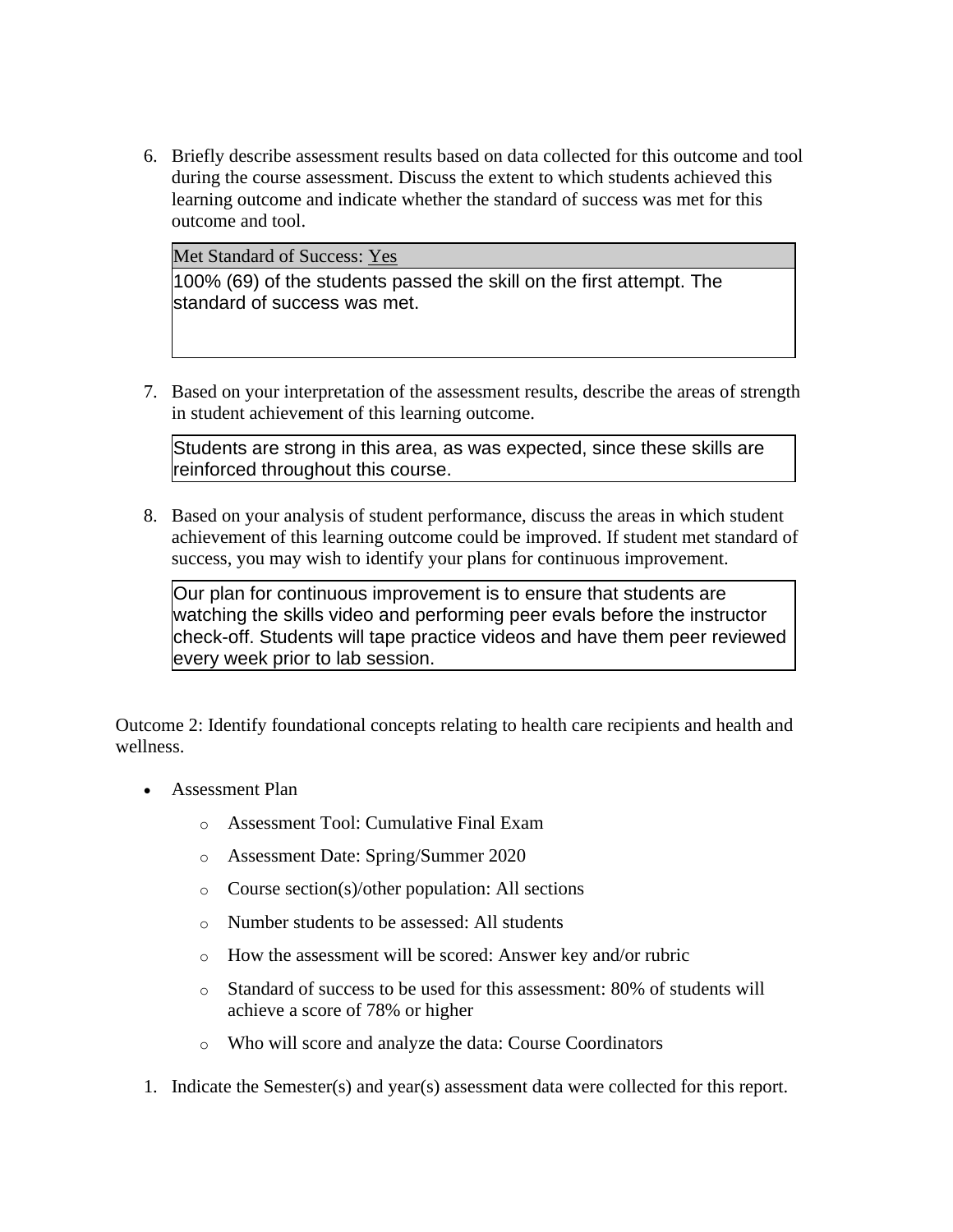| Fall (indicate years below) below) | Winter (indicate years) | SP/SU (indicate years)<br>below) |
|------------------------------------|-------------------------|----------------------------------|
|                                    | 2020                    |                                  |

| # of students enrolled | # of students assessed |
|------------------------|------------------------|
| 210                    |                        |

3. If the number of students assessed differs from the number of students enrolled, please explain why all enrolled students were not assessed, e.g. absence, withdrawal, or did not complete activity.

Sixty-nine (69) students were assessed because 3 student withdrew from this semester. Multiple sections are created for this course including lecture, lab and clinical. The system counts all three sections when determining the number of students enrolled.

4. Describe how students from all populations (day students on campus, DL, MM, evening, extension center sites, etc.) were included in the assessment based on your selection criteria.

All populations were included for Winter 2020. All sections were MM.

5. Describe the process used to assess this outcome. Include a brief description of this tool and how it was scored.

The final exam is a cumulative exam based on the NCLEX detailed blueprint. Questions reflect content for outcomes 2 and 3 but can not be separated out individually. It is multiple choice, multiple answer, order, and fill in the blank based off of the NCLEX format. Fifty percent (50%) of questions are at the application-level per nursing testing policy.

6. Briefly describe assessment results based on data collected for this outcome and tool during the course assessment. Discuss the extent to which students achieved this learning outcome and indicate whether the standard of success was met for this outcome and tool.

### Met Standard of Success: Yes

91% (63) of students scored 78% (78 of 100) or higher. The standard was met.

7. Based on your interpretation of the assessment results, describe the areas of strength in student achievement of this learning outcome.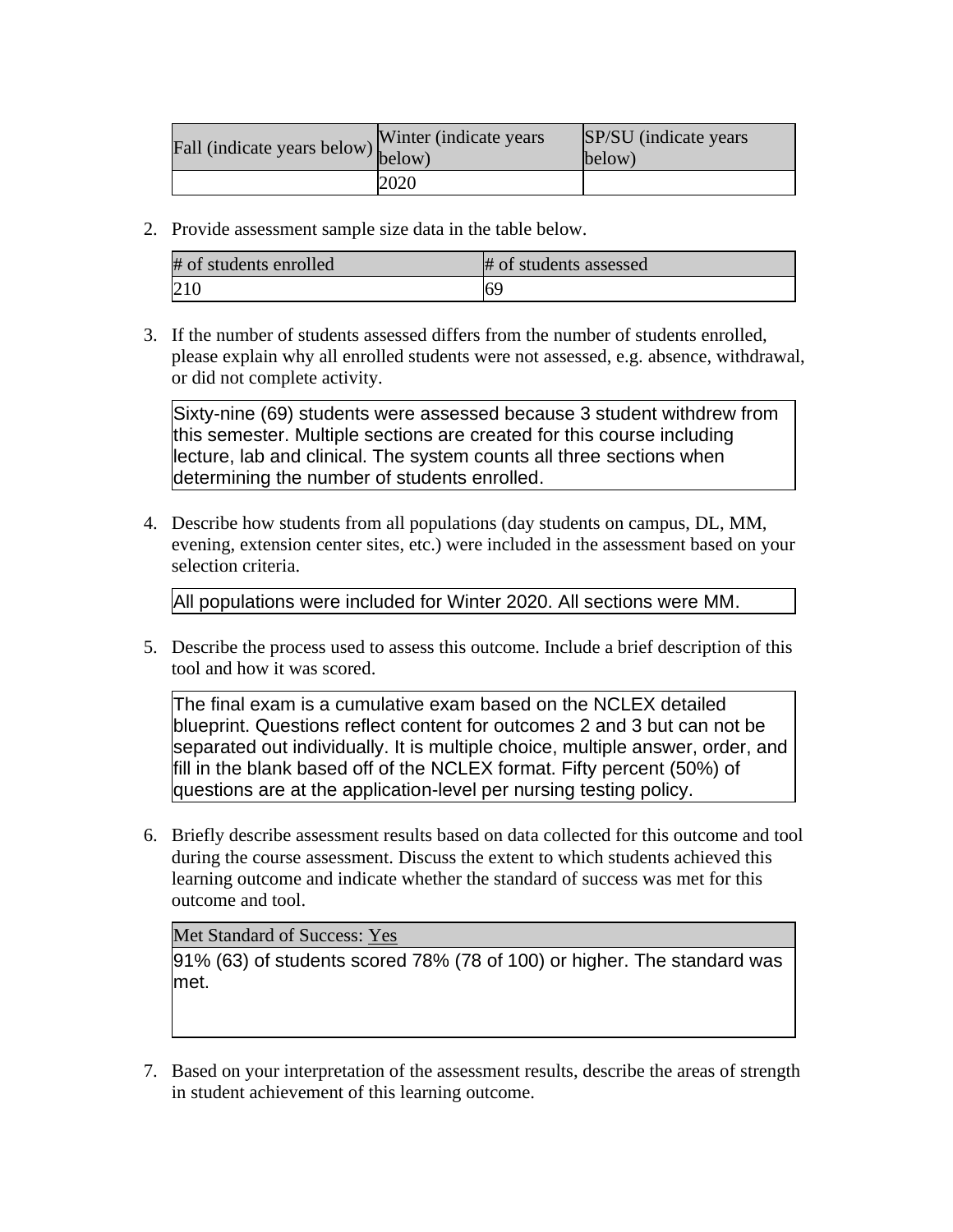Students are starting to gain the complex thinking and answering application style questions needed for the upcoming courses.

8. Based on your analysis of student performance, discuss the areas in which student achievement of this learning outcome could be improved. If student met standard of success, you may wish to identify your plans for continuous improvement.

Students need more reinforcement of the online material. We noted that the weekly simulations could be strengthened to focus more on applying the content to situations so that students are more prepared for higherlevel test questions. ATI assignments and testing have been added to enhance student understanding of learning outcomes.

Outcome 3: Apply foundational concepts to plan safe patient-centered nursing care with emphasis on late adulthood.

- Assessment Plan
	- o Assessment Tool: Cumulative Final Exam
	- o Assessment Date: Spring/Summer 2020
	- o Course section(s)/other population: All sections
	- o Number students to be assessed: All students
	- o How the assessment will be scored: Answer key and/or rubric
	- o Standard of success to be used for this assessment: 80% of students will achieve a score of 78% or higher
	- o Who will score and analyze the data: Course Coordinators
- 1. Indicate the Semester(s) and year(s) assessment data were collected for this report.

| Fall (indicate years below) below) | Winter (indicate years) | SP/SU (indicate years)<br>below) |
|------------------------------------|-------------------------|----------------------------------|
|                                    | 2020                    |                                  |

2. Provide assessment sample size data in the table below.

| # of students enrolled | # of students assessed |
|------------------------|------------------------|
| 210                    | 169                    |

3. If the number of students assessed differs from the number of students enrolled, please explain why all enrolled students were not assessed, e.g. absence, withdrawal, or did not complete activity.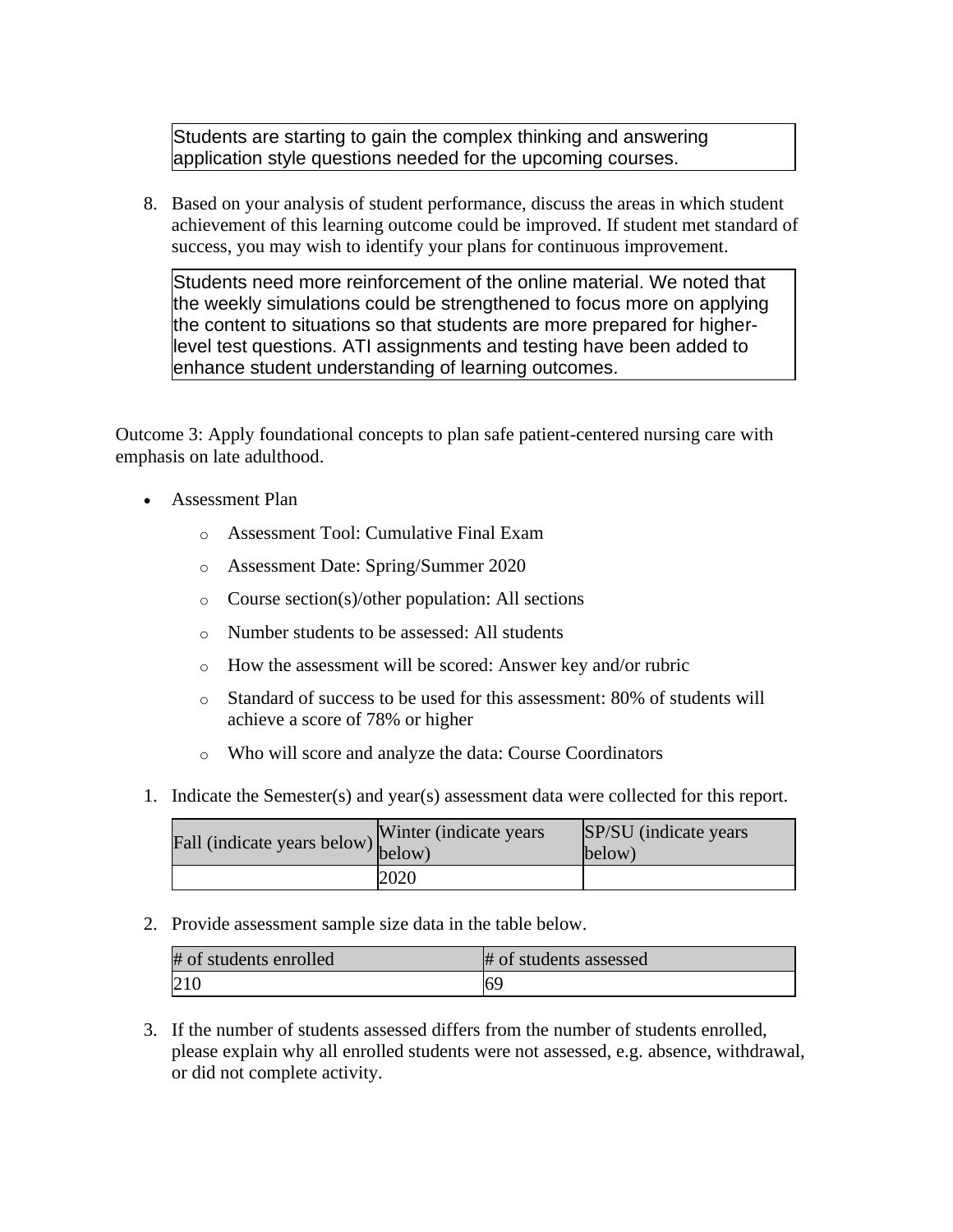Sixty-nine (69) students were assessed because 3 student withdrew from this semester. Multiple sections are created for this course including lecture, lab and clinical. The system counts all three sections when determining the number of students enrolled.

4. Describe how students from all populations (day students on campus, DL, MM, evening, extension center sites, etc.) were included in the assessment based on your selection criteria.

All populations were included for Winter 2020. All sections were MM.

5. Describe the process used to assess this outcome. Include a brief description of this tool and how it was scored.

The final exam is cumulative exam based on the NCLEX detailed blueprint. Questions reflect content for outcomes 2 and 3 but can not be separated out individually. It is multiple choice, multiple answer, order, and fill in the blank based off of the NCLEX format. Fifty percent of questions are at the application-level per nursing policy.

6. Briefly describe assessment results based on data collected for this outcome and tool during the course assessment. Discuss the extent to which students achieved this learning outcome and indicate whether the standard of success was met for this outcome and tool.

Met Standard of Success: Yes

91% (63) of students scored 78% (78 out of 100) or higher. The standard was met.

7. Based on your interpretation of the assessment results, describe the areas of strength in student achievement of this learning outcome.

Students are starting to gain the complex thinking and answering application style questions needed for the upcoming courses.

8. Based on your analysis of student performance, discuss the areas in which student achievement of this learning outcome could be improved. If student met standard of success, you may wish to identify your plans for continuous improvement.

Students need more reinforcement of the online material. We noted that the weekly simulations could be strengthened to focus more on applying the content to situations so that students are more prepared for higher-level test questions. ATI Testing has been incorporated to help strengthen this area with curriculum and testing throughout the course.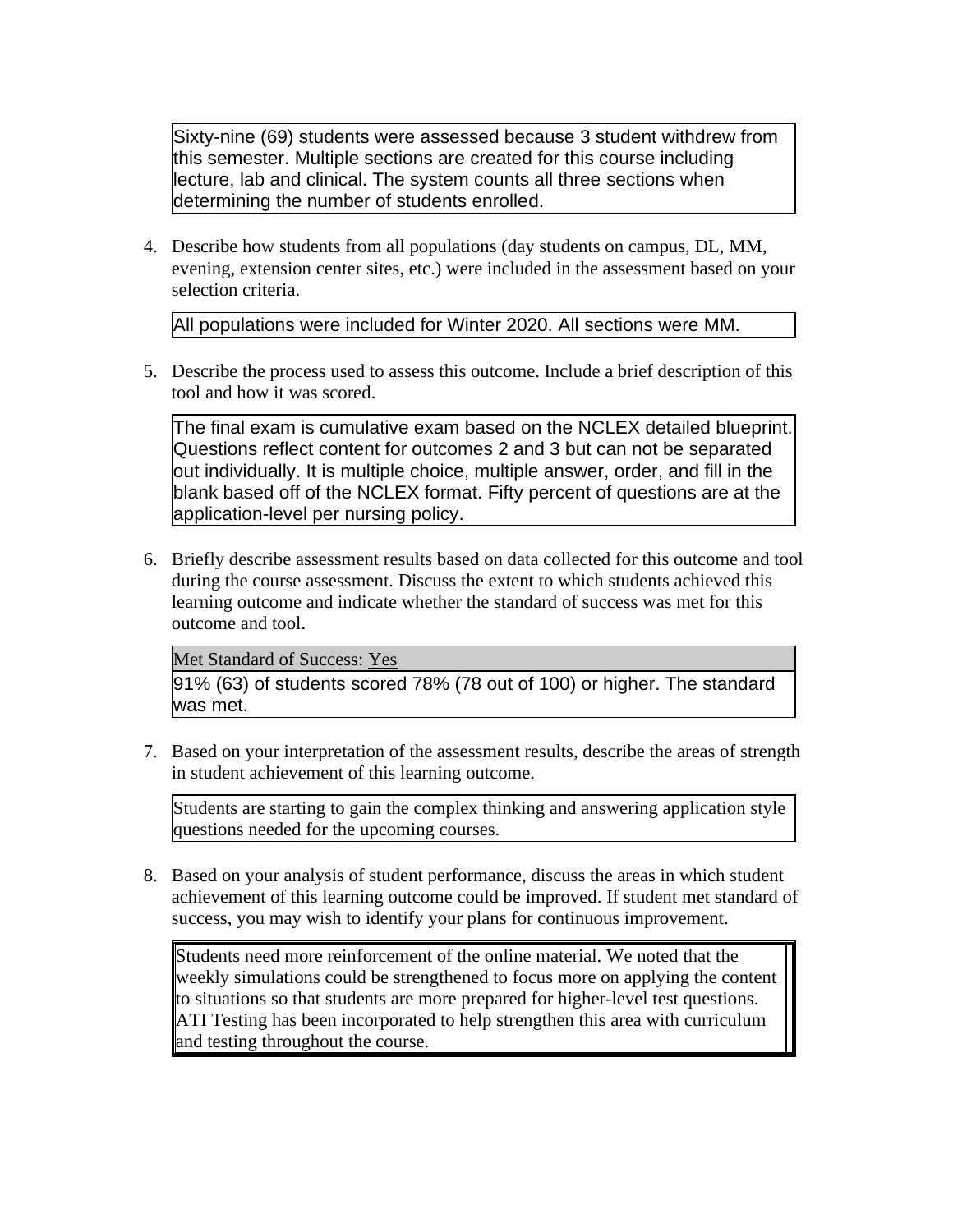Outcome 4: Perform and practice basic psychomotor and psychosocial skills to provide basic nursing care.

- Assessment Plan
	- o Assessment Tool: Final Clinical Evaluation
	- o Assessment Date: Spring/Summer 2020
	- o Course section(s)/other population: All sections
	- o Number students to be assessed: All students
	- o How the assessment will be scored: Departmentally-developed rubric
	- o Standard of success to be used for this assessment: 80% of students will achieve a grade of pass (P)
	- o Who will score and analyze the data: Course Coordinators
- 1. Indicate the Semester(s) and year(s) assessment data were collected for this report.

| Fall (indicate years below) below) | Winter (indicate years) | <b>SP/SU</b> (indicate years)<br>below) |
|------------------------------------|-------------------------|-----------------------------------------|
|                                    | 2020                    |                                         |

2. Provide assessment sample size data in the table below.

| # of students enrolled | # of students assessed |
|------------------------|------------------------|
|                        | 69                     |

3. If the number of students assessed differs from the number of students enrolled, please explain why all enrolled students were not assessed, e.g. absence, withdrawal, or did not complete activity.

Sixty-nine (69) students were assessed because 3 students withdrew from this semester. Multiple sections are created for this course including lecture, lab and clinical. The system counts all three sections when determining the number of students enrolled.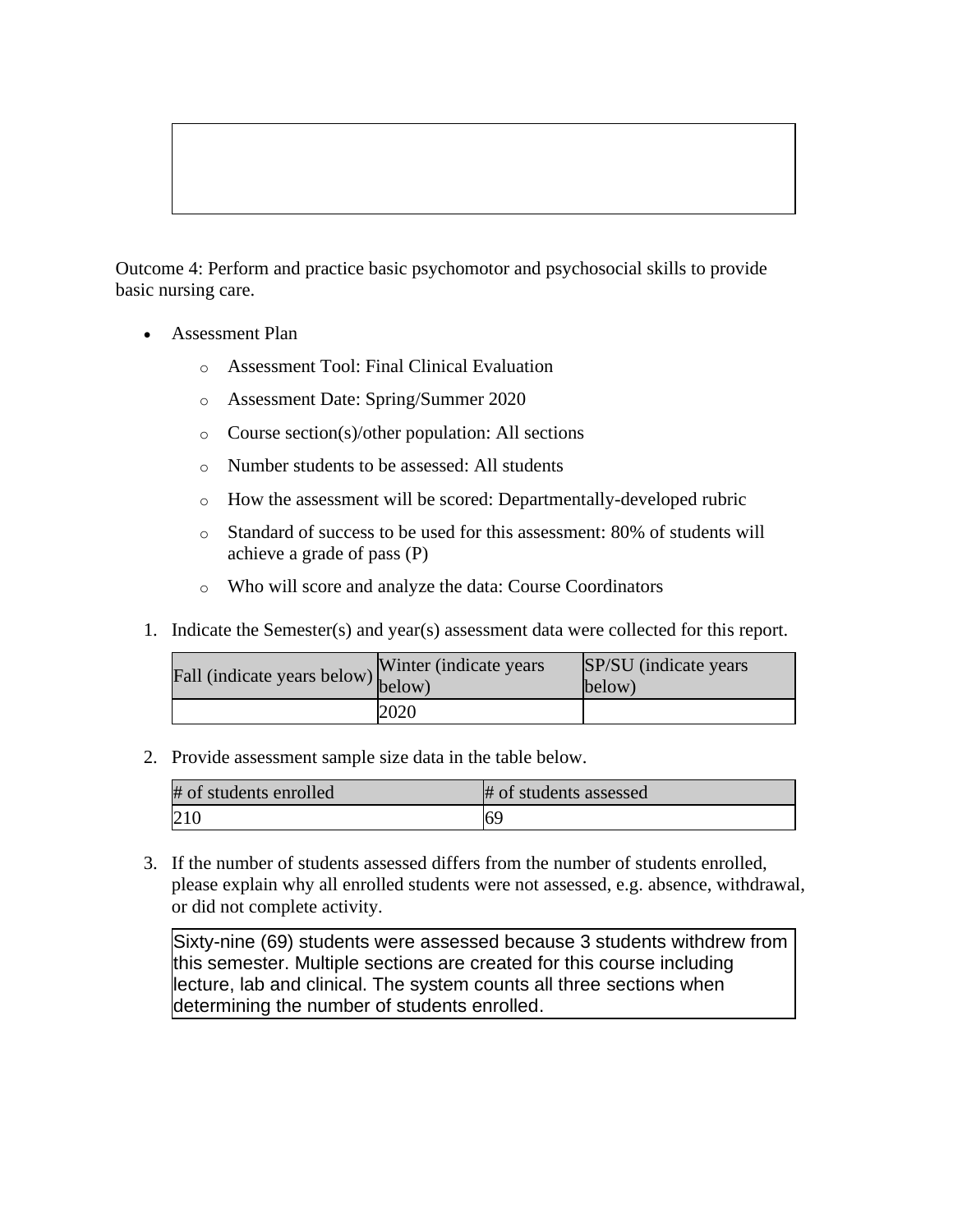4. Describe how students from all populations (day students on campus, DL, MM, evening, extension center sites, etc.) were included in the assessment based on your selection criteria.

All populations were included for Winter 2020. All sections were MM.

5. Describe the process used to assess this outcome. Include a brief description of this tool and how it was scored.

The clinical evaluation is based on the nursing program objectives. Each objective is evaluated weekly in the clinical facility. Each objective is based on the end-of-program outcomes leveled though for a beginning nursing student with basic nursing skills for the older adult population. Each objective is pass or no pass.

6. Briefly describe assessment results based on data collected for this outcome and tool during the course assessment. Discuss the extent to which students achieved this learning outcome and indicate whether the standard of success was met for this outcome and tool.

Met Standard of Success: Yes 100% (69) of the students passed.

7. Based on your interpretation of the assessment results, describe the areas of strength in student achievement of this learning outcome.

Students are strong in this outcome.

8. Based on your analysis of student performance, discuss the areas in which student achievement of this learning outcome could be improved. If student met standard of success, you may wish to identify your plans for continuous improvement.

A plan for continuous improvement is to ensure that all students are gaining meaningful clinical experiences so that learning can be enforced. An option to go to acute care has been submitted so that students can go to clinical during the pandemic.

Outcome 3: Apply foundational concepts to plan safe patient-centered nursing care with emphasis on late adulthood.

- Assessment Plan
	- o Assessment Tool: Final Clinical Evaluation
	- o Assessment Date: Spring/Summer 2020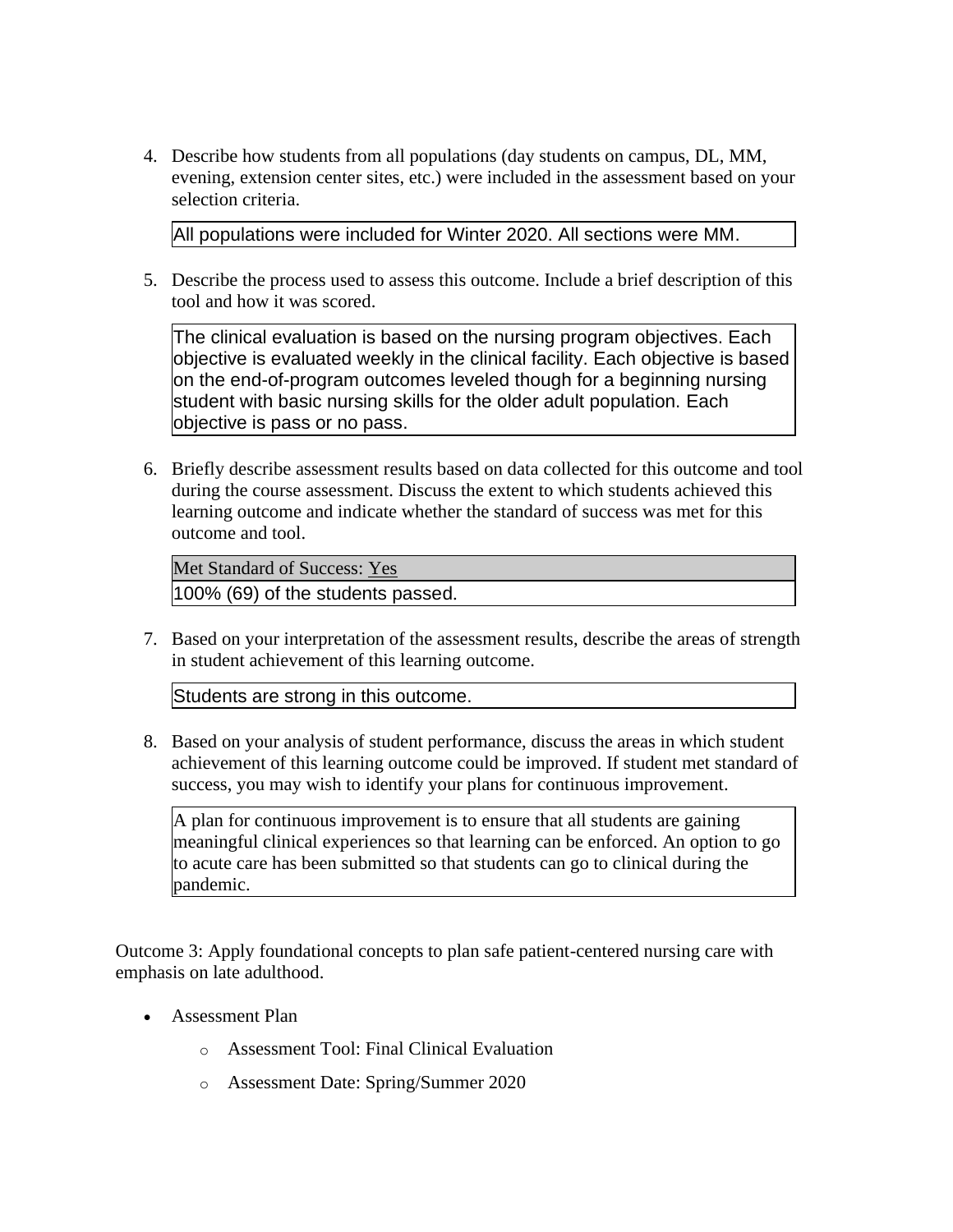- o Course section(s)/other population: All sections
- o Number students to be assessed: All students
- o How the assessment will be scored: Departmentally-developed rubric
- o Standard of success to be used for this assessment: 80% of students will achieve a grade of pass (P)
- o Who will score and analyze the data: Course Coordinators
- 1. Indicate the Semester(s) and year(s) assessment data were collected for this report.

| Fall (indicate years below) below) | Winter (indicate years) | SP/SU (indicate years)<br>below) |
|------------------------------------|-------------------------|----------------------------------|
|                                    | 2020                    |                                  |

| # of students enrolled | # of students assessed |
|------------------------|------------------------|
| 210                    | 69                     |

3. If the number of students assessed differs from the number of students enrolled, please explain why all enrolled students were not assessed, e.g. absence, withdrawal, or did not complete activity.

Sixty-nine (69) students were assessed because 3 students withdrew from this semester. Multiple sections are created for this course including lecture, lab and clinical. The system counts all three sections when determining the number of students enrolled.

4. Describe how students from all populations (day students on campus, DL, MM, evening, extension center sites, etc.) were included in the assessment based on your selection criteria.

All populations were included for Winter 2020. All sections were MM.

5. Describe the process used to assess this outcome. Include a brief description of this tool and how it was scored.

The clinical evaluation is based on the nursing program objectives. Each objective is evaluated weekly in the clinical facility. Each objective is based on the end of program outcomes leveled though for a beginning nursing student with basic nursing skills for the older adult population. Each objective is pass or no pass.

6. Briefly describe assessment results based on data collected for this outcome and tool during the course assessment. Discuss the extent to which students achieved this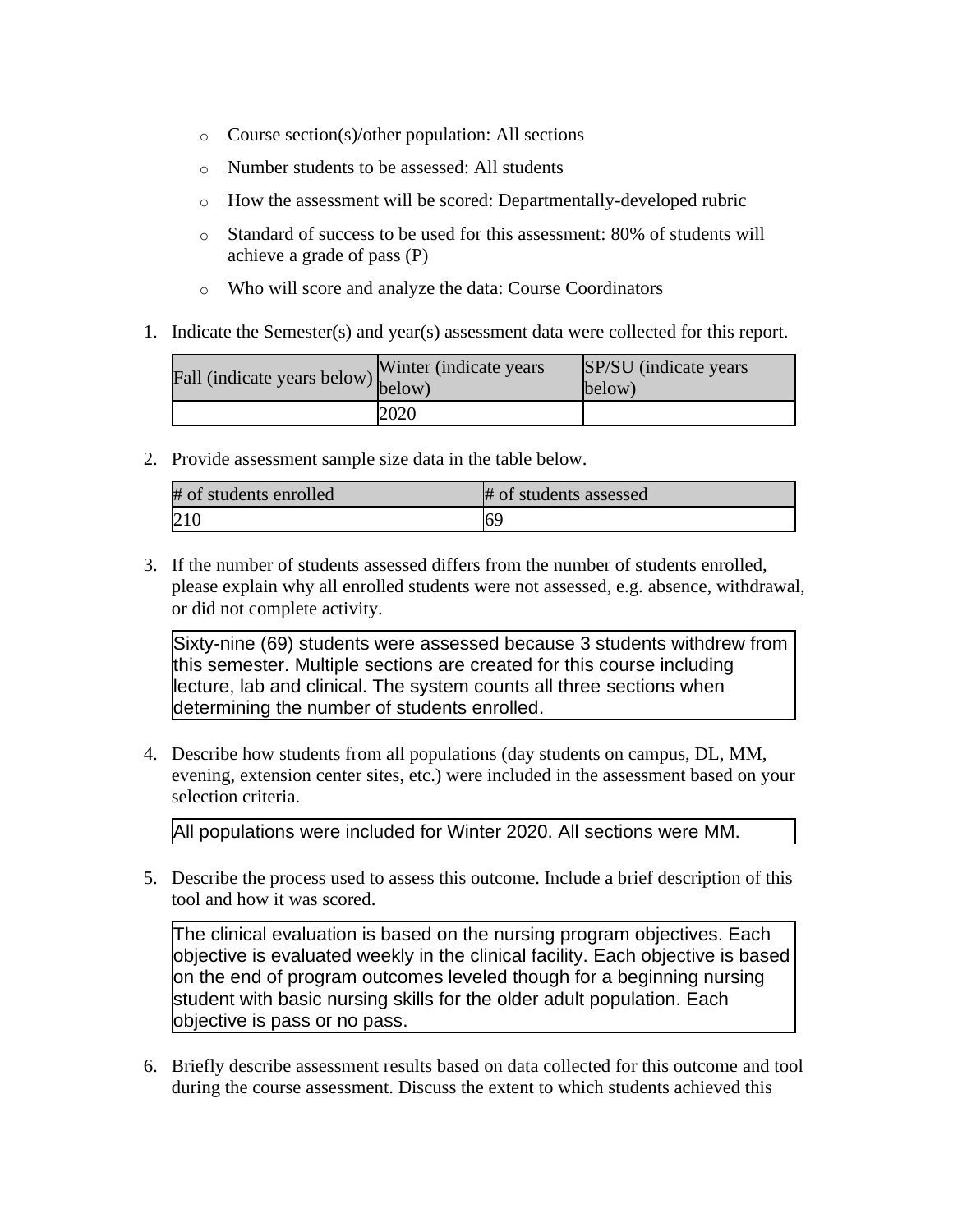learning outcome and indicate whether the standard of success was met for this outcome and tool.

Met Standard of Success: Yes 100% (69) of the nursing students passed.

7. Based on your interpretation of the assessment results, describe the areas of strength in student achievement of this learning outcome.

Students are starting to gain the complex thinking and answering application style questions needed for the upcoming courses.

8. Based on your analysis of student performance, discuss the areas in which student achievement of this learning outcome could be improved. If student met standard of success, you may wish to identify your plans for continuous improvement.

Students need more reinforcement of the online material. We noted that the weekly simulations could be strengthened to focus more on applying the content to situations so that students are more prepared for higher-level test questions. ATI Testing has been incorporated to help strengthen this area with curriculum and testing throughout the course.

Outcome 4: Perform and practice basic psychomotor and psychosocial skills to provide basic nursing care.

- Assessment Plan
	- o Assessment Tool: Simulation/lab skills checklist
	- o Assessment Date: Spring/Summer 2020
	- o Course section(s)/other population: All sections
	- o Number students to be assessed: All students
	- o How the assessment will be scored: Tracking sheets are scored using a departmentally-developed rubric
	- o Standard of success to be used for this assessment: 80% of students will pass all skills on their first attempt
	- o Who will score and analyze the data: Course Coordinators
- 1. Indicate the Semester(s) and year(s) assessment data were collected for this report.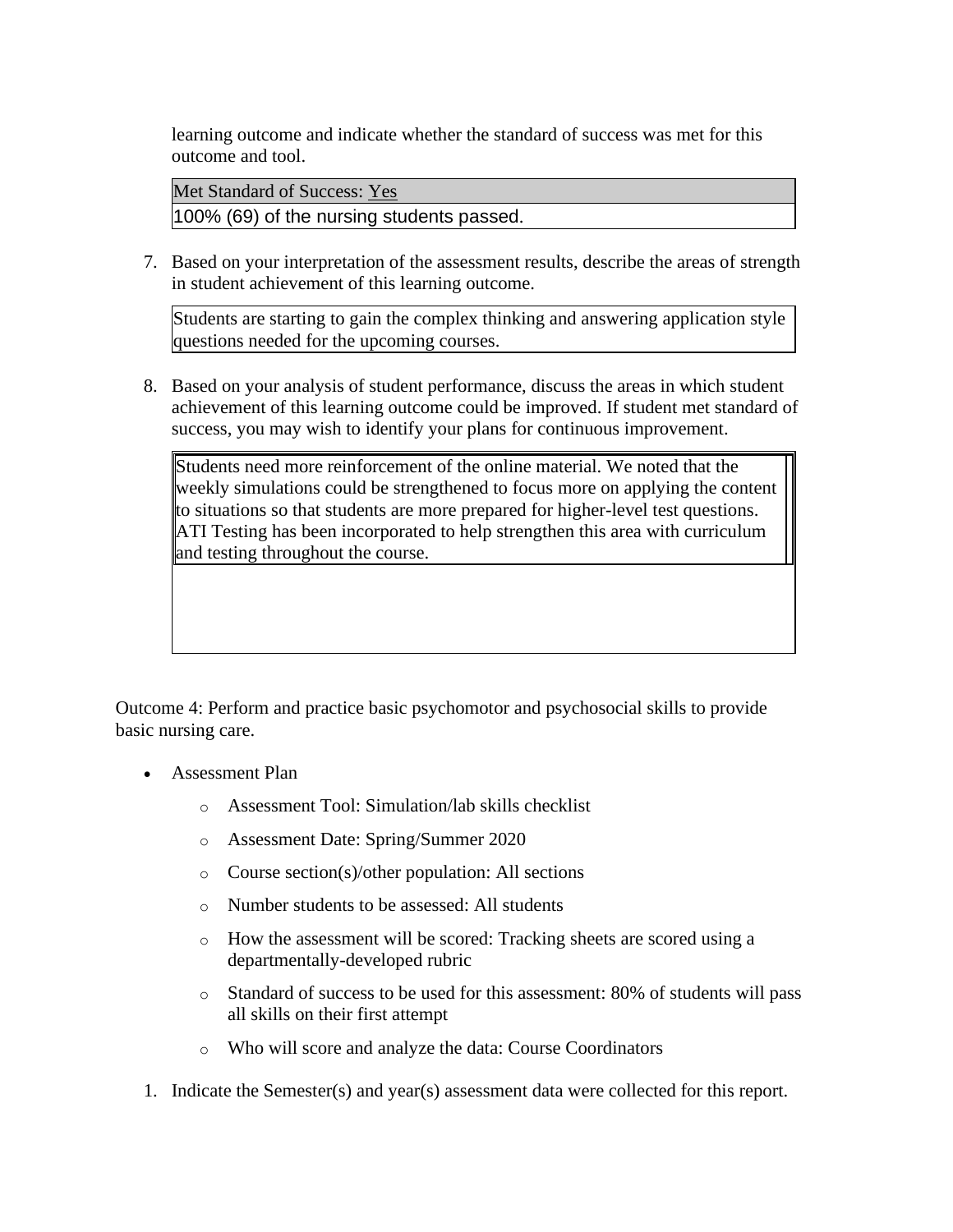| Fall (indicate years below) below) | Winter (indicate years) | SP/SU (indicate years)<br>below) |
|------------------------------------|-------------------------|----------------------------------|
|                                    | 2020                    |                                  |

| # of students enrolled | # of students assessed |
|------------------------|------------------------|
| 210                    | 69                     |

3. If the number of students assessed differs from the number of students enrolled, please explain why all enrolled students were not assessed, e.g. absence, withdrawal, or did not complete activity.

Sixty-nine (69) students were assessed because 3 students withdrew from this semester. Multiple sections are created for this course including lecture, lab and clinical. The system counts all three sections when determining the number of students enrolled.

4. Describe how students from all populations (day students on campus, DL, MM, evening, extension center sites, etc.) were included in the assessment based on your selection criteria.

All populations were included for Winter 2018. All sections were MM.

5. Describe the process used to assess this outcome. Include a brief description of this tool and how it was scored.

Bb grading rubric tool contains checklists of many steps and graded as Satisfactory or Not-Satisfactory for each step. This rubric contains evidence-based practice for each required nursing skill that describes each step in the checklist for a student to perform. The skills were selected with a national consultant.

6. Briefly describe assessment results based on data collected for this outcome and tool during the course assessment. Discuss the extent to which students achieved this learning outcome and indicate whether the standard of success was met for this outcome and tool.

Met Standard of Success: Yes

100% of the students passed the skill on the first attempt. The standard of success was met.

7. Based on your interpretation of the assessment results, describe the areas of strength in student achievement of this learning outcome.

Students are strong in this outcome.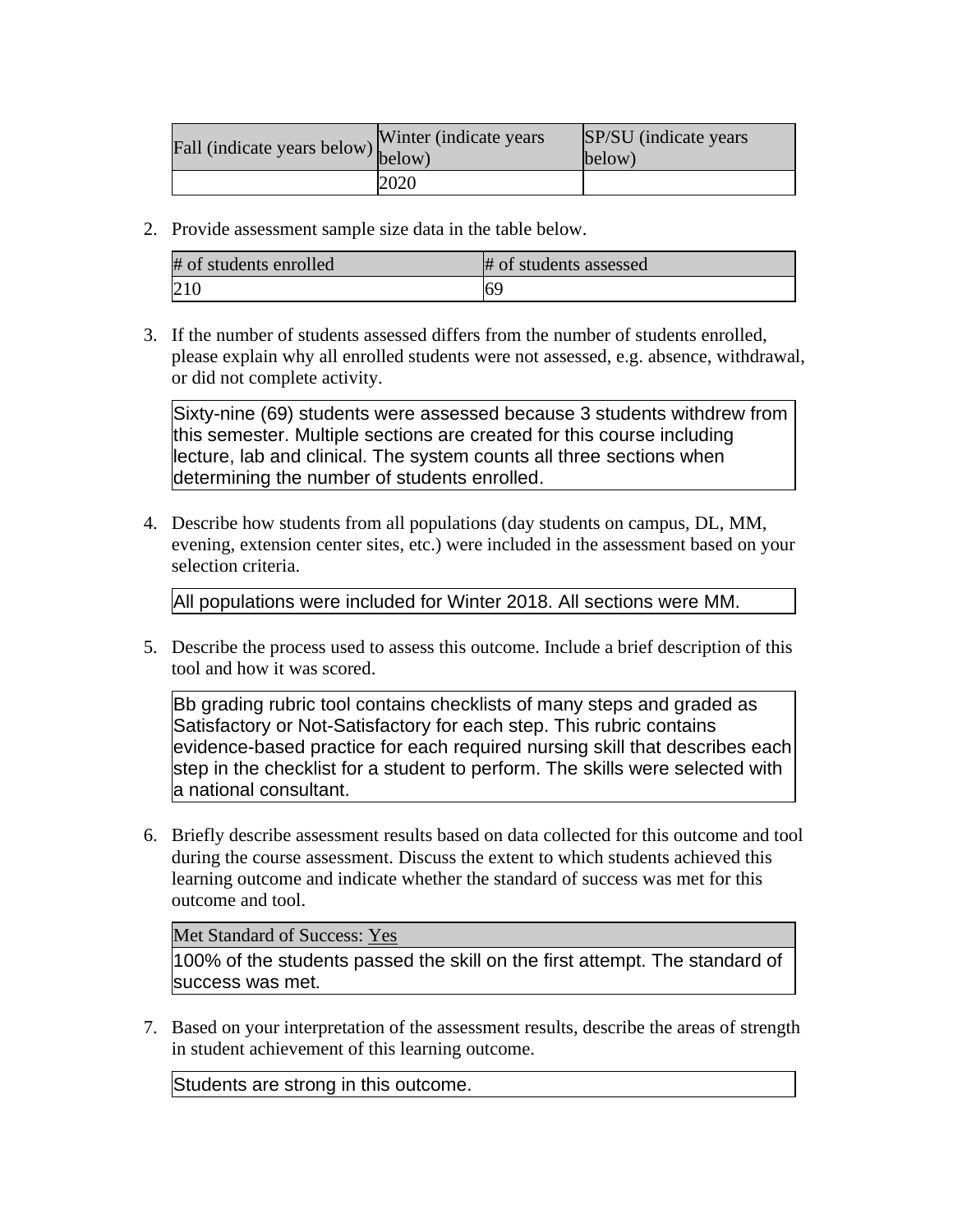8. Based on your analysis of student performance, discuss the areas in which student achievement of this learning outcome could be improved. If student met standard of success, you may wish to identify your plans for continuous improvement.

A plan for continuous improvement is to ensure that all students are gaining meaningful clinical experiences so that learning can be enforced. An option to go to acute care has been submitted so that students can go to clinical during the pandemic.

### **III. Course Summary and Intended Changes Based on Assessment Results**

1. Based on the previous report's Intended Change(s) identified in Section I above, please discuss how effective the changes were in improving student learning.

The changes improved student performance. We had strong data that showed positive marks with knowledge, attitudes and skills on our weekly simulation from our student simulation post surveys. Exam scores improved from previous assessment report.

2. Describe your overall impression of how this course is meeting the needs of students. Did the assessment process bring to light anything about student achievement of learning outcomes that surprised you?

Overall, the course is meeting the needs of the students. We noticed that the Final Exam assessment (Outcome #2-3) was improved from previous assessment report.

3. Describe when and how this information, including the action plan, was or will be shared with Departmental Faculty.

This information will be shared with the faculty department during our scheduled faculty meeting. Our action plan includes ATI assignments and proctored exam to improved overall critical thinking and nursing judgement.

4.

Intended Change(s)

| <b>Intended Change</b> | Description of the<br>change                                                                            | Rationale                                                                                | Implementation<br>Date |
|------------------------|---------------------------------------------------------------------------------------------------------|------------------------------------------------------------------------------------------|------------------------|
| Course<br>Assignments  | We are adding ATI The added ATI<br>learning modules), enhance critical<br>skills videos,<br>Fundamental | Nurse Logic 2.0 $(4 \text{ material will help to})$<br>thinking and<br>increase students | 2020                   |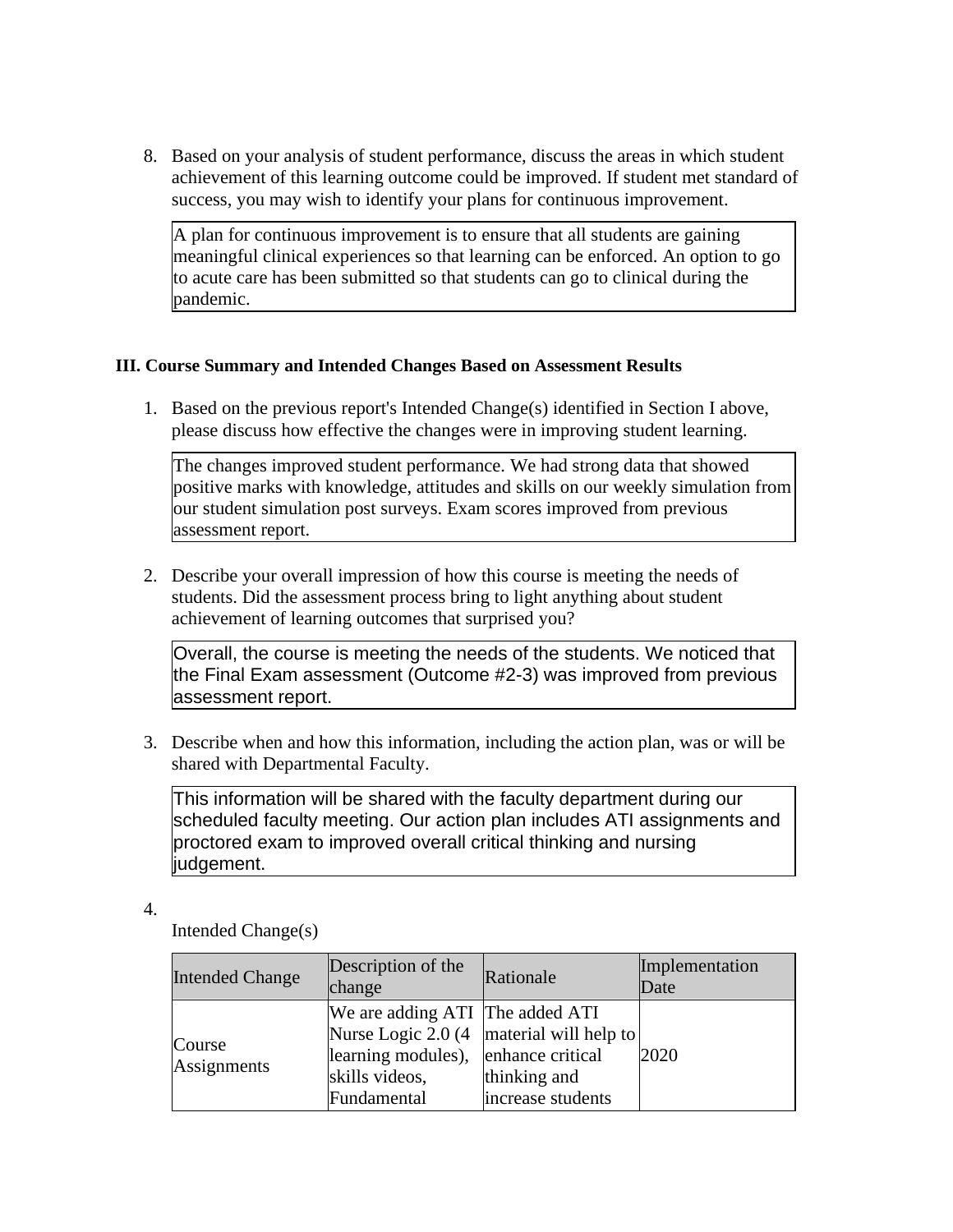|                                                                                  | eBook, ATI<br>orientation, case<br>studies 2.0, adaptive questions. It will<br>quizzes, ATI<br>practice test A $\&$ B, readiness with the<br>proctored ATI<br>Fundamentals of<br>Nursing exam.                                                                                                                                                                                                                                                                     | test taking ability<br>with NCLEX styled<br>improve overall<br><b>NCLEX</b> exam and<br>readiness to pass the<br><b>NCLEX</b> exam on<br>student's first<br>attempt. |      |
|----------------------------------------------------------------------------------|--------------------------------------------------------------------------------------------------------------------------------------------------------------------------------------------------------------------------------------------------------------------------------------------------------------------------------------------------------------------------------------------------------------------------------------------------------------------|----------------------------------------------------------------------------------------------------------------------------------------------------------------------|------|
| <b>Course Materials</b><br>(e.g. textbooks,<br>handouts, on-line<br>ancillaries) | <b>ATI Testing was</b><br>implemented in<br><b>NUR 108. ATI</b><br>testing is a program<br>wide<br>comprehensive<br>education program<br>that many nursing<br>programs use to<br>gauge nursing<br>students' readiness<br>to take the NCLEX.<br>Also, ATI has<br>national normed<br>assessments that<br>students can take<br>throughout the<br>program that allows<br>educators to gauge<br>critical thinking and<br>clinical judgement<br>of each subject<br>area. | To improve our<br>NCLEX scores as a<br>program and<br>increase critical<br>thinking and<br>clinical judgment in<br><b>NUR 108, ATI</b><br>testing was added.         | 2020 |
| <b>Other: Clinical Sites</b>                                                     | A plan for<br>continuous<br>improvement is to<br>ensure that all<br>students are gaining are expanding our<br>meaningful clinical<br>experiences so that<br>learning can be<br>enforced. A request clinical.<br>to go to acute care<br>has been submitted<br>so that students can                                                                                                                                                                                  | Due to COVID, we<br>options for patient<br>experiences for<br>students during                                                                                        | 2021 |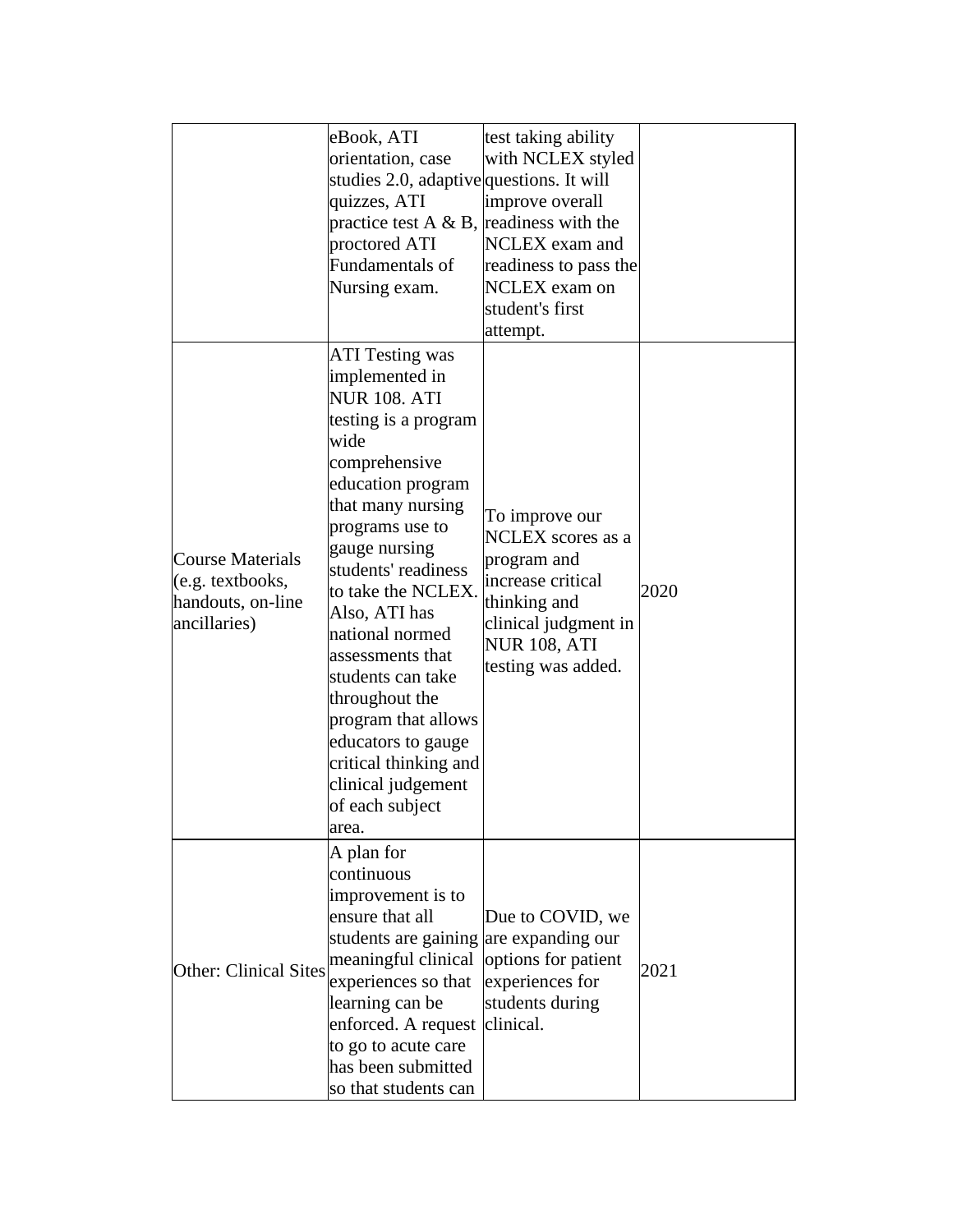| go to clinical during<br>the pandemic. |  |
|----------------------------------------|--|
| Approval has not                       |  |
| yet been recieved.                     |  |

- 5. Is there anything that you would like to mention that was not already captured?
	- 6.

# **III. Attached Files**

## [NUR 108 CAR](documents/CAR%20NUR%20108.docx)

| <b>Faculty/Preparer:</b>                       | Melina Roberts Date: 09/30/2020  |                           |
|------------------------------------------------|----------------------------------|---------------------------|
| <b>Department Chair:</b>                       | Theresa Bucy Date: $09/30/2020$  |                           |
| Dean:                                          | Valerie Greaves Date: 10/16/2020 |                           |
| <b>Assessment Committee Chair: Shawn Deron</b> |                                  | <b>Date:</b> $12/24/2020$ |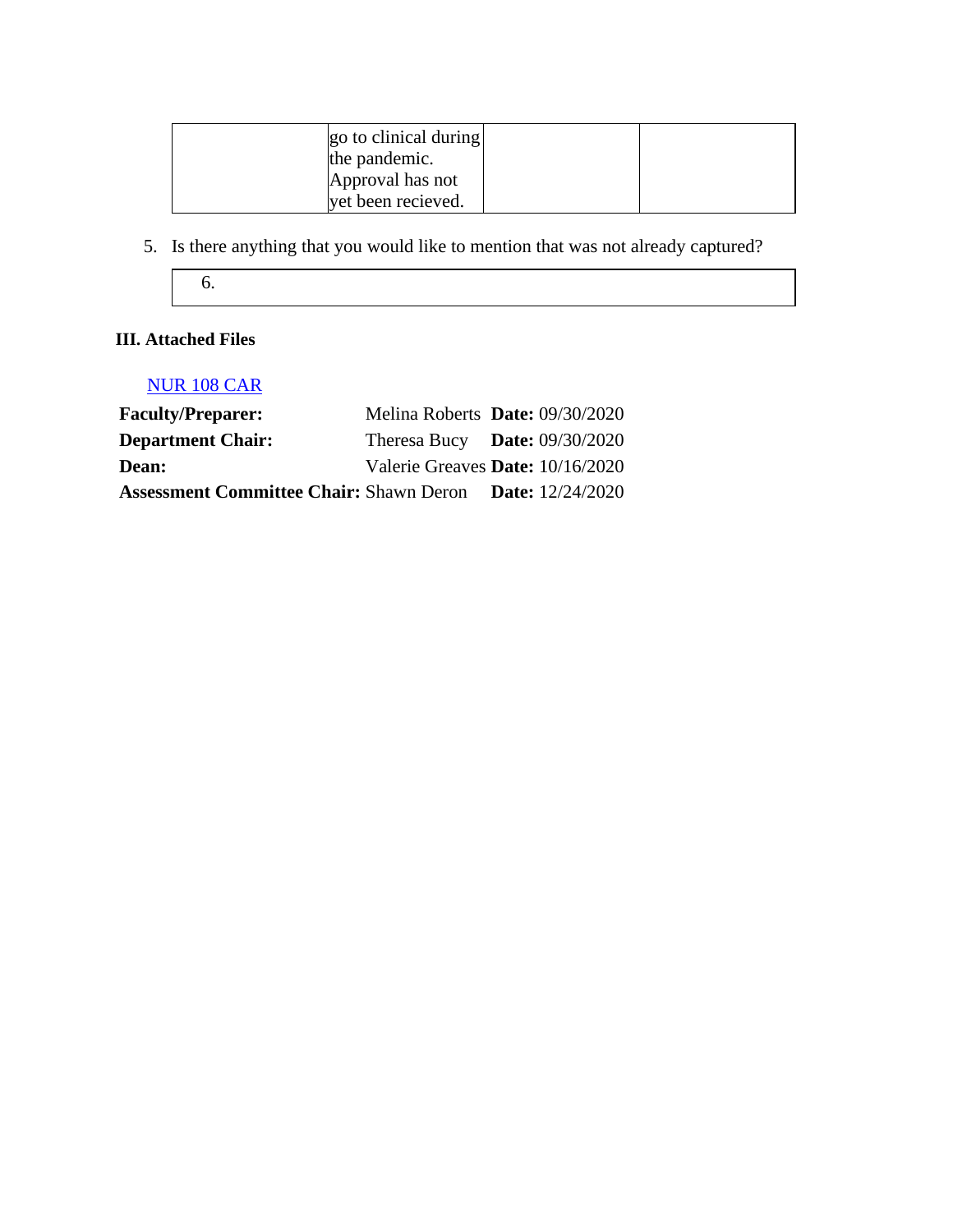**Course Assessment Report Washtenaw Community College**

| Discipline                           | Course Number | Title                                            |
|--------------------------------------|---------------|--------------------------------------------------|
| Nursing                              | 108           | NUR 108 11/29/2018-<br><b>Nursing Concepts I</b> |
| Division                             | Department    | <b>Faculty Preparer</b>                          |
| <b>Health Sciences</b>               | Nursing       | DeAnna Gapp                                      |
| Date of Last Filed Assessment Report |               |                                                  |

**I. Review previous assessment reports submitted for this course and provide the following information.**

1. Was this course previously assessed and if so, when?

| ٠<br>۰.<br>۰. |  |
|---------------|--|
|---------------|--|

2. Briefly describe the results of previous assessment report(s).

- 4. Briefly describe the Action Plan/Intended Changes from the previous report(s), when and how changes were implemented.
	- 5.

#### **II. Assessment Results per Student Learning Outcome**

Outcome 1: Demonstrate the beginning role of the professional nurse using the organizing framework for nursing practice.

- Assessment Plan
	- o Assessment Tool: Simulation/lab skills checklist
	- o Assessment Date: Spring/Summer 2020
	- o Course section(s)/other population: All sections
	- o Number students to be assessed: All
	- o How the assessment will be scored: Departmentally-developed rubric.
	- o Standard of success to be used for this assessment: 80% of students will pass all skills on their first attempt.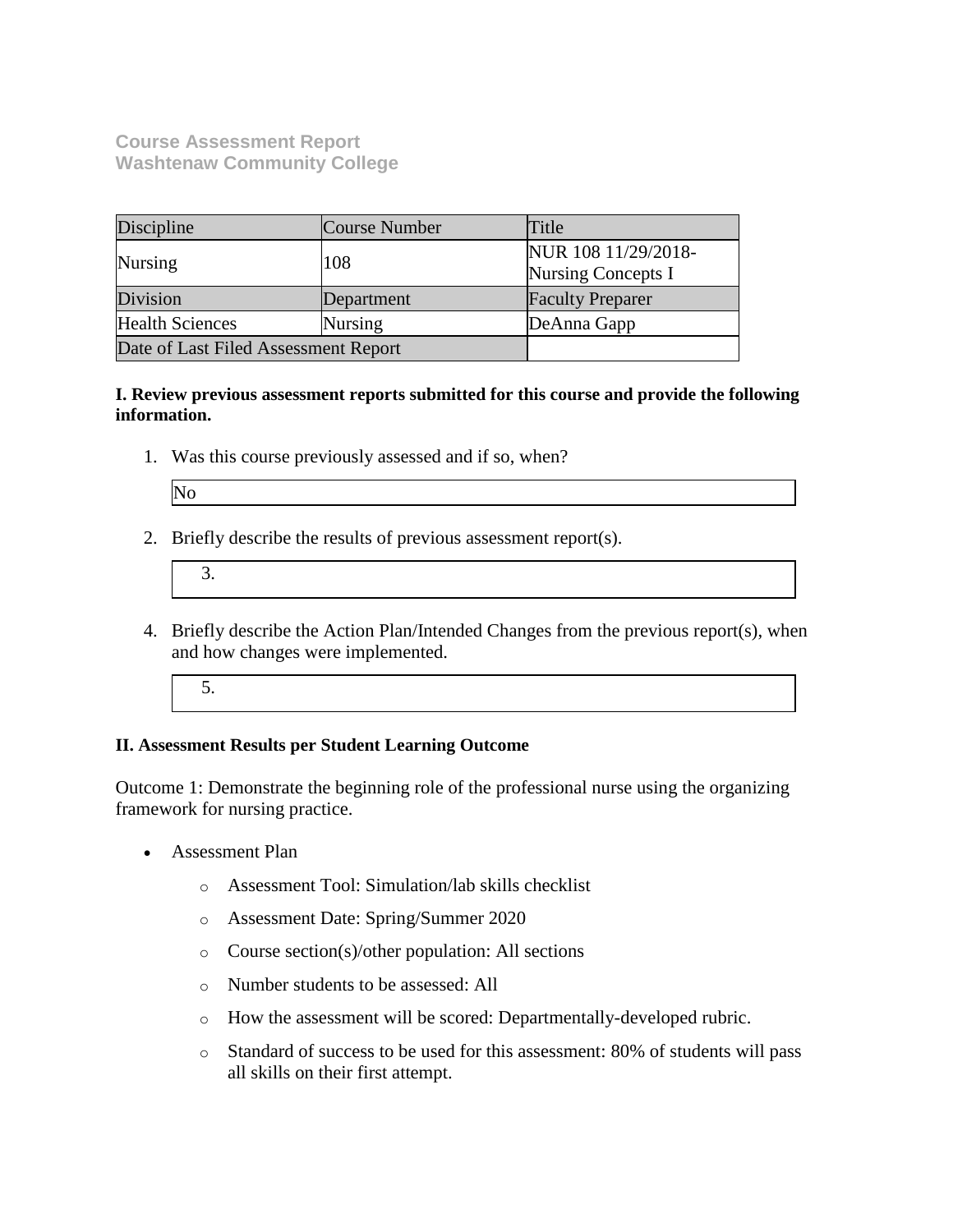- o Who will score and analyze the data: Course Coordinators
- 1. Indicate the Semester(s) and year(s) assessment data were collected for this report.

| Fall (indicate years below) $\begin{bmatrix} w \text{ finite} \\ below \end{bmatrix}$ | Winter (indicate years) | SP/SU (indicate years)<br>below) |
|---------------------------------------------------------------------------------------|-------------------------|----------------------------------|
|                                                                                       | 2018                    |                                  |

| # of students enrolled | # of students assessed |
|------------------------|------------------------|
| 219                    | −                      |

3. If the number of students assessed differs from the number of students enrolled, please explain why all enrolled students were not assessed, e.g. absence, withdrawal, or did not complete activity.

71 because one student withdrew from this semester. Multiple sections are created for this course including lecture, lab and clinical. The system counts all three sections when determining the number of students enrolled.

4. Describe how students from all populations (day students on campus, DL, MM, evening, extension center sites, etc.) were included in the assessment based on your selection criteria.

All populations were included for Winter 2018. All students were MM.

5. Describe the process used to assess this outcome. Include a brief description of this tool and how it was scored.

Bb grading rubric tool contains checklists of many steps and graded as Sat or Not-Sat for each step. This rubric contains evidence-based practice for each required nursing skill that describes each step in the checklist for a student to perform. The skills were selected with a national consultant.

6. Briefly describe assessment results based on data collected for this outcome and tool during the course assessment. Discuss the extent to which students achieved this learning outcome and indicate whether the standard of success was met for this outcome and tool.

#### Met Standard of Success: Yes

100% of the students passed the skill on the first attempt. The standard of success was met.

7. Based on your interpretation of the assessment results, describe the areas of strength in student achievement of this learning outcome.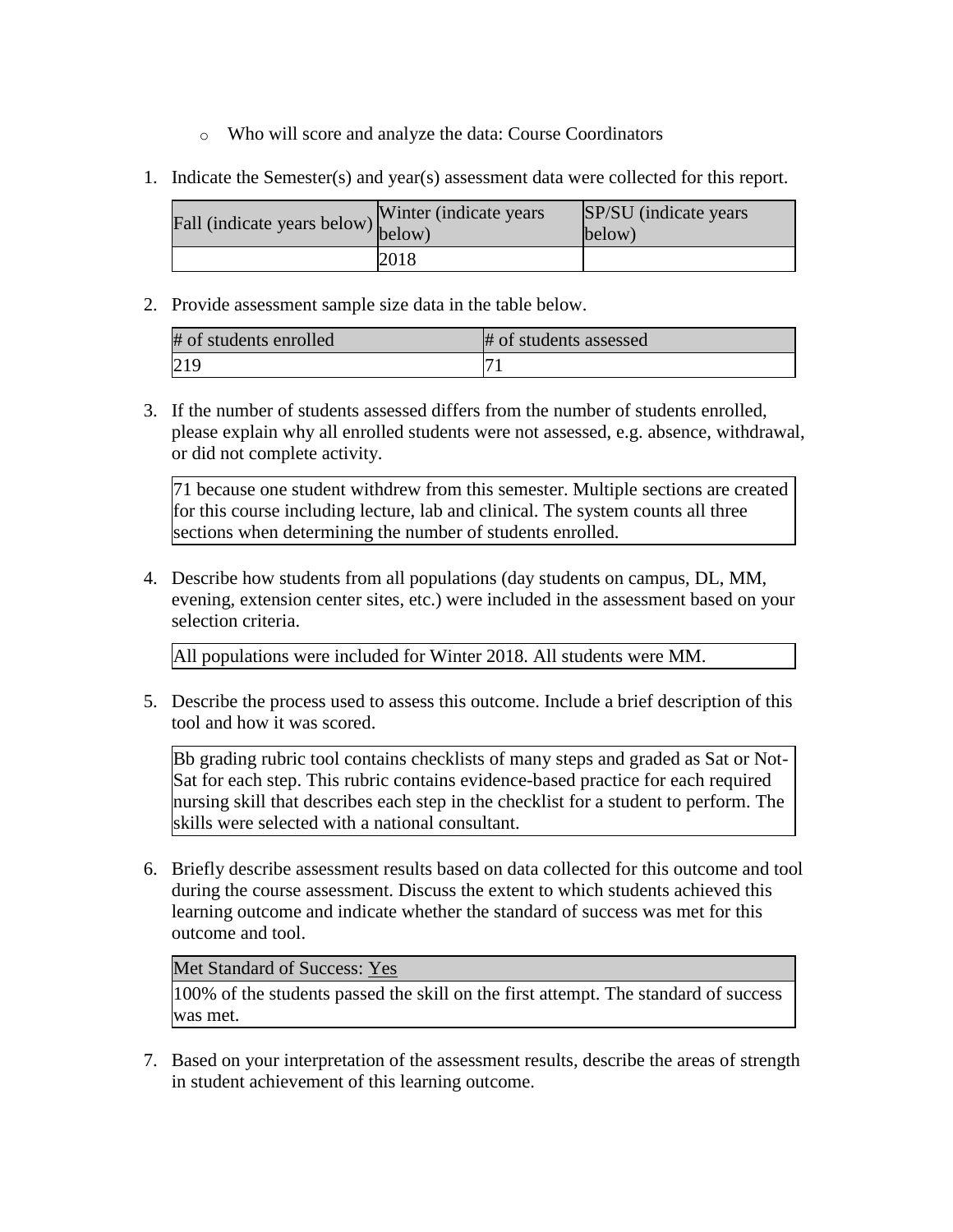Students are strong in this area, as was expected, since these skills are always taught in this course.

8. Based on your analysis of student performance, discuss the areas in which student achievement of this learning outcome could be improved. If student met standard of success, you may wish to identify your plans for continuous improvement.

Our plan for continuous improvement is to ensure that students are watching the skills video and performing peer evals before the instructor check-off.

Outcome 2: Identify foundational concepts relating to health care recipients and health and wellness.

- Assessment Plan
	- o Assessment Tool: Cumulative Final Exam
	- o Assessment Date: Spring/Summer 2020
	- o Course section(s)/other population: All sections
	- o Number students to be assessed: All
	- o How the assessment will be scored: Answer key and/or rubric
	- o Standard of success to be used for this assessment: 80% of students will achieve a score of 78% or higher
	- o Who will score and analyze the data: Course Coordinators will analyze the Cumulative Final Exam reports each semester.
- 1. Indicate the Semester(s) and year(s) assessment data were collected for this report.

| Fall (indicate years below) below) | Winter (indicate years) | SP/SU (indicate years)<br>below) |
|------------------------------------|-------------------------|----------------------------------|
|                                    | 2018                    |                                  |

2. Provide assessment sample size data in the table below.

| # of students enrolled | # of students assessed |
|------------------------|------------------------|
|                        |                        |

3. If the number of students assessed differs from the number of students enrolled, please explain why all enrolled students were not assessed, e.g. absence, withdrawal, or did not complete activity.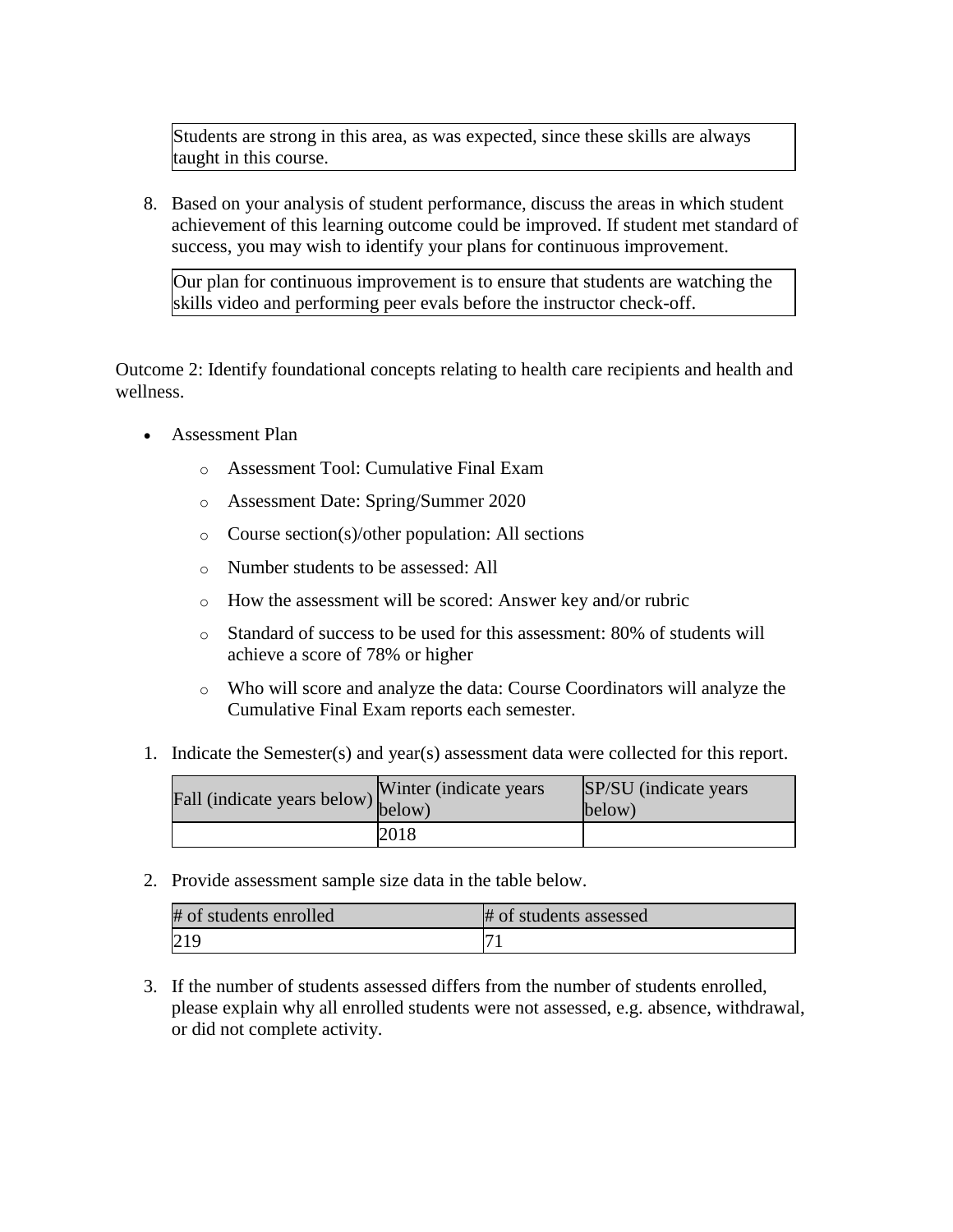71 because one student withdrew from this semester. Multiple sections are created for this course including lecture, lab and clinical. The system counts all three sections when determining the number of students enrolled.

4. Describe how students from all populations (day students on campus, DL, MM, evening, extension center sites, etc.) were included in the assessment based on your selection criteria.

All populations were included for Winter 2018. All students were MM.

5. Describe the process used to assess this outcome. Include a brief description of this tool and how it was scored.

The Final Exam is cumulative exam based on the NCLEX detailed blueprint. It is multiple choice, multiple answer, order, and fill in the blank based off of the NCLEX format. Fifty percent of questions are at the application-level per nursing testing policy.

6. Briefly describe assessment results based on data collected for this outcome and tool during the course assessment. Discuss the extent to which students achieved this learning outcome and indicate whether the standard of success was met for this outcome and tool.

#### Met Standard of Success: No

73% of students passed the final with a 78% or higher. The standard was not met. However, per our nursing testing policy, the exams gradually have more application style questions for the final having 50% and the final is cumulative.

7. Based on your interpretation of the assessment results, describe the areas of strength in student achievement of this learning outcome.

Students are starting to gain the complex thinking and answering application style questions needed for the upcoming courses.

8. Based on your analysis of student performance, discuss the areas in which student achievement of this learning outcome could be improved. If student met standard of success, you may wish to identify your plans for continuous improvement.

Students need more reinforcement of the online material. We noted that the weekly simulations could be strengthened to focus more on applying the content to situations so that students are more prepared for higher-level test questions.

Outcome 3: Apply foundational concepts to plan safe patient-centered nursing care with emphasis on late adulthood.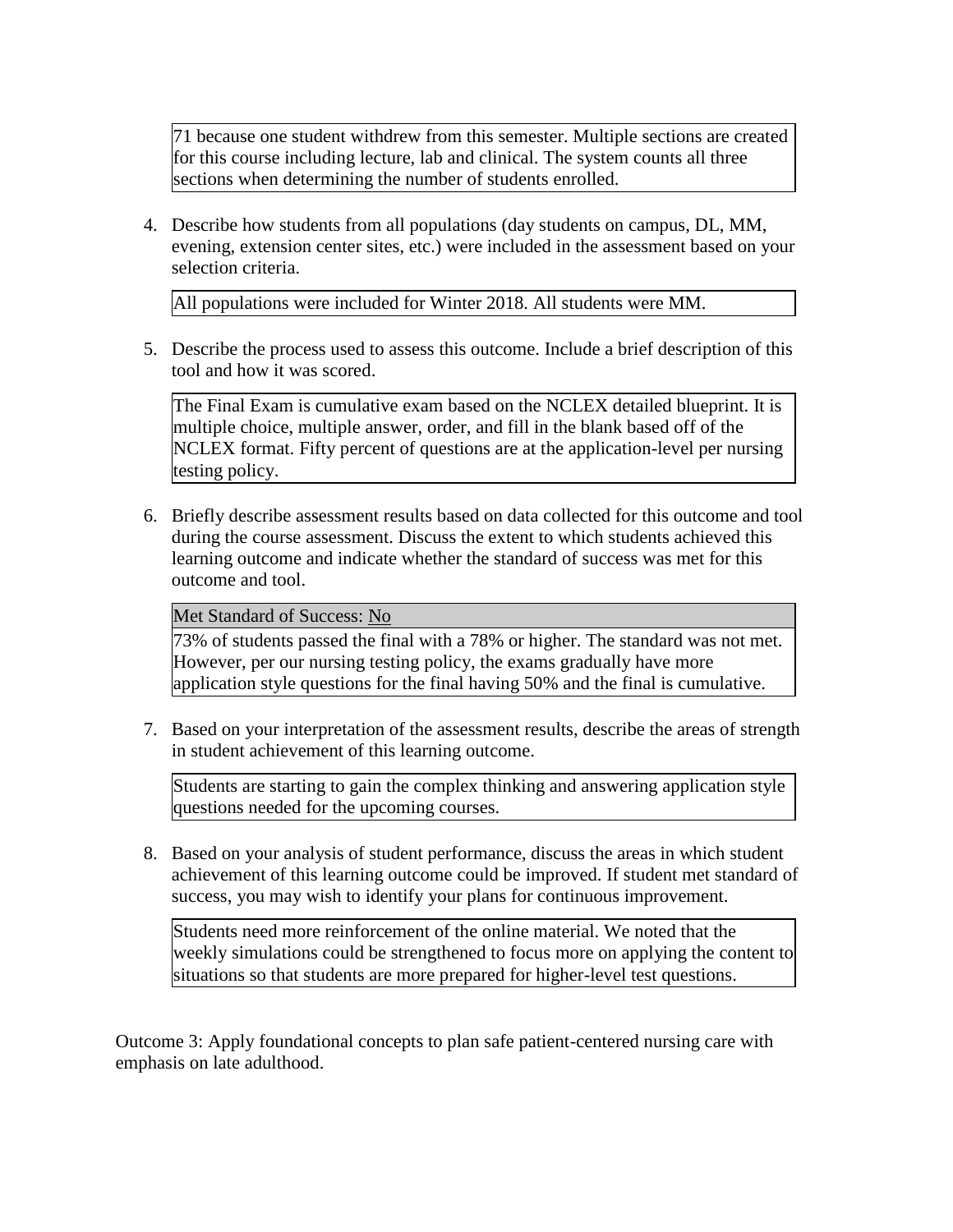- Assessment Plan
	- o Assessment Tool: Cumulative Final Exam
	- o Assessment Date: Spring/Summer 2020
	- o Course section(s)/other population: All sections
	- o Number students to be assessed: All
	- o How the assessment will be scored: Answer key and/or rubric
	- o Standard of success to be used for this assessment: 80% of students will achieve a score of 78% or higher
	- o Who will score and analyze the data: Course Coordinators will analyze the Cumulative Final Exam reports each semester.
- 1. Indicate the Semester(s) and year(s) assessment data were collected for this report.

| Fall (indicate years below) below) | Winter (indicate years) | SP/SU (indicate years)<br>$\text{below}$ |
|------------------------------------|-------------------------|------------------------------------------|
|                                    | 2018                    |                                          |

| # of students enrolled | # of students assessed |
|------------------------|------------------------|
| 219                    |                        |

3. If the number of students assessed differs from the number of students enrolled, please explain why all enrolled students were not assessed, e.g. absence, withdrawal, or did not complete activity.

71 because one student withdrew from this semester. Multiple sections are created for this course including lecture, lab and clinical. The system counts all three sections when determining the number of students enrolled.

4. Describe how students from all populations (day students on campus, DL, MM, evening, extension center sites, etc.) were included in the assessment based on your selection criteria.

All populations were included for Winter 2018. All students were MM.

5. Describe the process used to assess this outcome. Include a brief description of this tool and how it was scored.

The Final Exam is cumulative exam based on the NCLEX detailed blueprint. It is multiple choice, multiple answer, order, and fill in the blank based off of the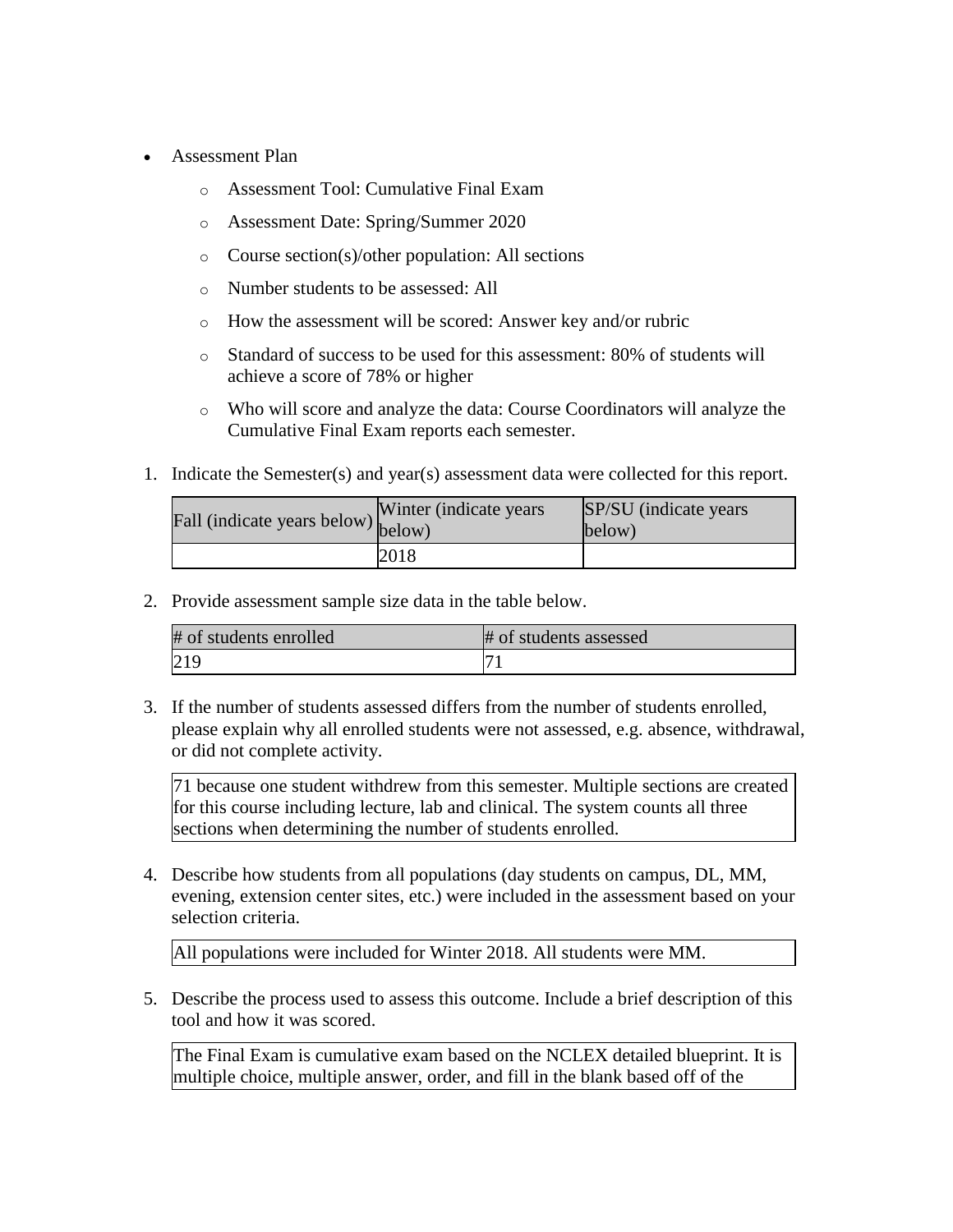NCLEX format. Fifty percent of questions are at the application-level per nursing testing policy.

6. Briefly describe assessment results based on data collected for this outcome and tool during the course assessment. Discuss the extent to which students achieved this learning outcome and indicate whether the standard of success was met for this outcome and tool.

Met Standard of Success: No

73% of students passed the final with a 78% or higher. The standard was not met. However, per our nursing testing policy, the exams gradually have more application style questions for the final having 50% and the final is cumulative.

7. Based on your interpretation of the assessment results, describe the areas of strength in student achievement of this learning outcome.

Students are starting to gain the complex thinking and answering application style questions needed for the upcoming courses.

8. Based on your analysis of student performance, discuss the areas in which student achievement of this learning outcome could be improved. If student met standard of success, you may wish to identify your plans for continuous improvement.

Students need more reinforcement of the online material. We noted that the weekly simulations could be strengthened to focus more on applying the content to situations so that students are more prepared for higher-level test questions.

Outcome 4: Perform and practice basic psychomotor and psychosocial skills to provide basic nursing care.

- Assessment Plan
	- o Assessment Tool: Simulation/lab skills checklist
	- o Assessment Date: Spring/Summer 2020
	- o Course section(s)/other population: All sections
	- o Number students to be assessed: All
	- o How the assessment will be scored: Tracking sheets are scored using a departmentally-developed rubric.
	- o Standard of success to be used for this assessment: 80% of students will pass all skills on their first attempt.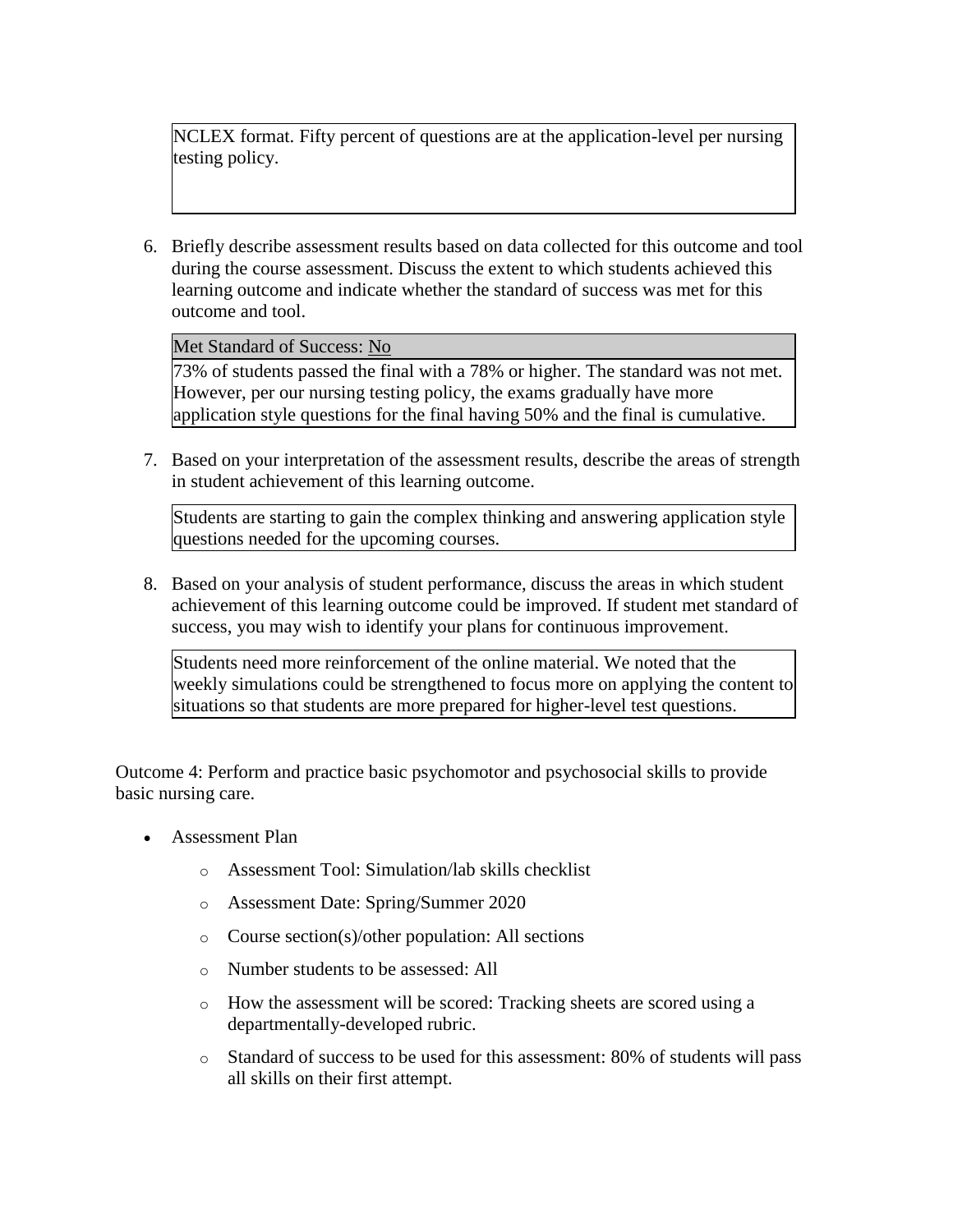- o Who will score and analyze the data: Course Coordinators will analyze the data.
- 1. Indicate the Semester(s) and year(s) assessment data were collected for this report.

| Fall (indicate years below) $\begin{bmatrix}$ while | Winter (indicate years) | SP/SU (indicate years)<br>below) |
|-----------------------------------------------------|-------------------------|----------------------------------|
|                                                     | 2018                    |                                  |

| # of students enrolled | # of students assessed |
|------------------------|------------------------|
| 219                    |                        |

3. If the number of students assessed differs from the number of students enrolled, please explain why all enrolled students were not assessed, e.g. absence, withdrawal, or did not complete activity.

71 because one student withdrew from this semester. Multiple sections are created for this course including lecture, lab and clinical. The system counts all three sections when determining the number of students enrolled.

4. Describe how students from all populations (day students on campus, DL, MM, evening, extension center sites, etc.) were included in the assessment based on your selection criteria.

All populations were included for Winter 2018. All students were MM.

5. Describe the process used to assess this outcome. Include a brief description of this tool and how it was scored.

Bb grading rubric tool contains checklists of many steps and graded as Sat or Not-Sat for each step. This rubric contains evidence-based practice for each required nursing skill that describes each step in the checklist for a student to perform. The skills were selected with a national consultant.

6. Briefly describe assessment results based on data collected for this outcome and tool during the course assessment. Discuss the extent to which students achieved this learning outcome and indicate whether the standard of success was met for this outcome and tool.

### Met Standard of Success: Yes

100% of the students passed the skill on the first attempt. The standard of success was met.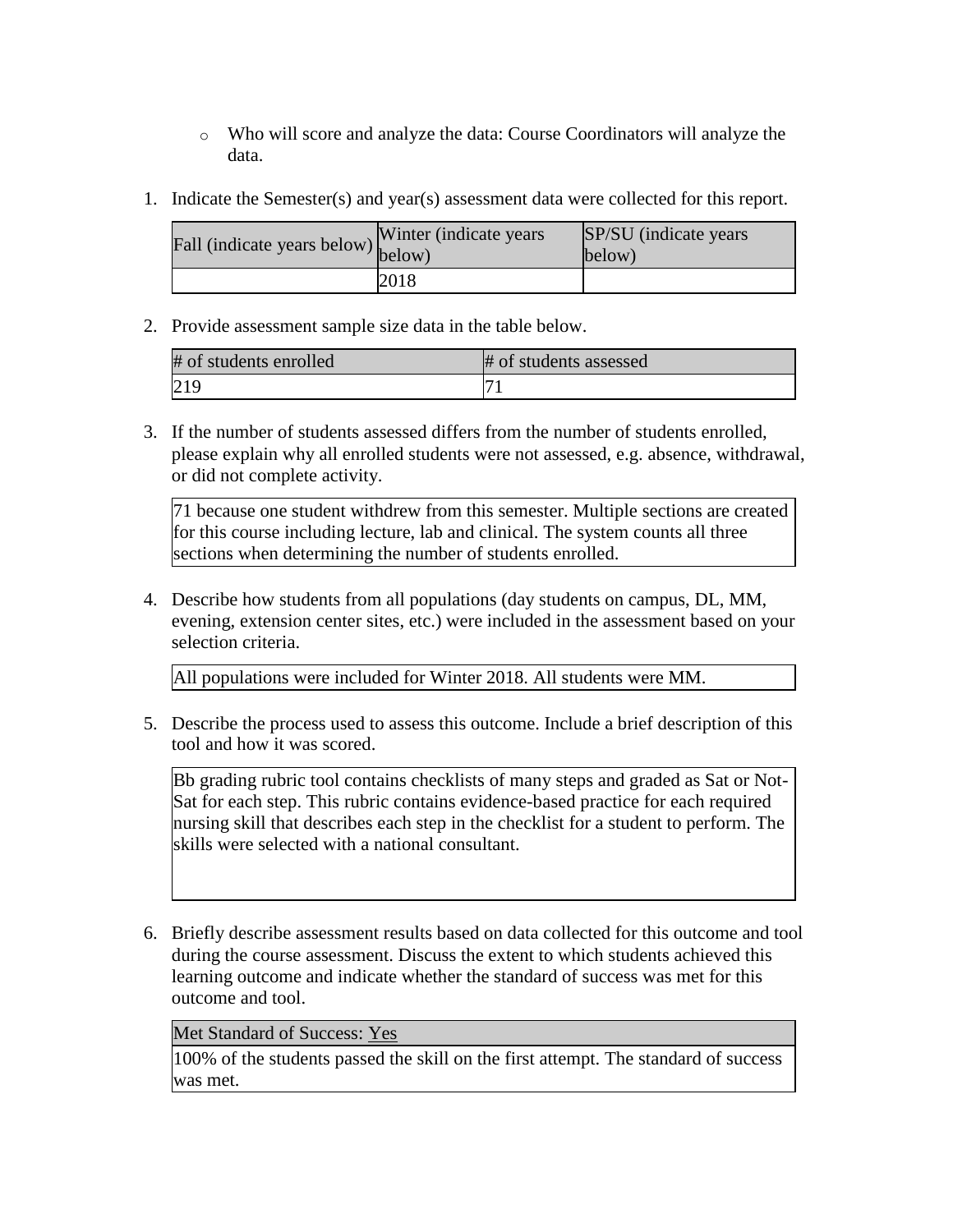7. Based on your interpretation of the assessment results, describe the areas of strength in student achievement of this learning outcome.

Students are strong in this outcome.

8. Based on your analysis of student performance, discuss the areas in which student achievement of this learning outcome could be improved. If student met standard of success, you may wish to identify your plans for continuous improvement.

A plan for continuous improvement is to ensure that all students are gaining meaningful clinical experiences so that learning can be enforced.

Outcome 3: Apply foundational concepts to plan safe patient-centered nursing care with emphasis on late adulthood.

- Assessment Plan
	- o Assessment Tool: Final Clinical Evaluation
	- o Assessment Date: Spring/Summer 2020
	- o Course section(s)/other population: All sections
	- o Number students to be assessed: All
	- o How the assessment will be scored: Final Clinical Evaluations will be scored using a departmentally-developed rubric.
	- o Standard of success to be used for this assessment: 80% of students will achieve a grade of pass (P) on their final clinical evaluation.
	- o Who will score and analyze the data: Course Coordinators will analyze the data.
- 1. Indicate the Semester(s) and year(s) assessment data were collected for this report.

| Fall (indicate years below) below) | Winter (indicate years) | SP/SU (indicate years)<br>below) |
|------------------------------------|-------------------------|----------------------------------|
|                                    | 2018                    |                                  |

2. Provide assessment sample size data in the table below.

| # of students enrolled | # of students assessed |
|------------------------|------------------------|
| 219                    |                        |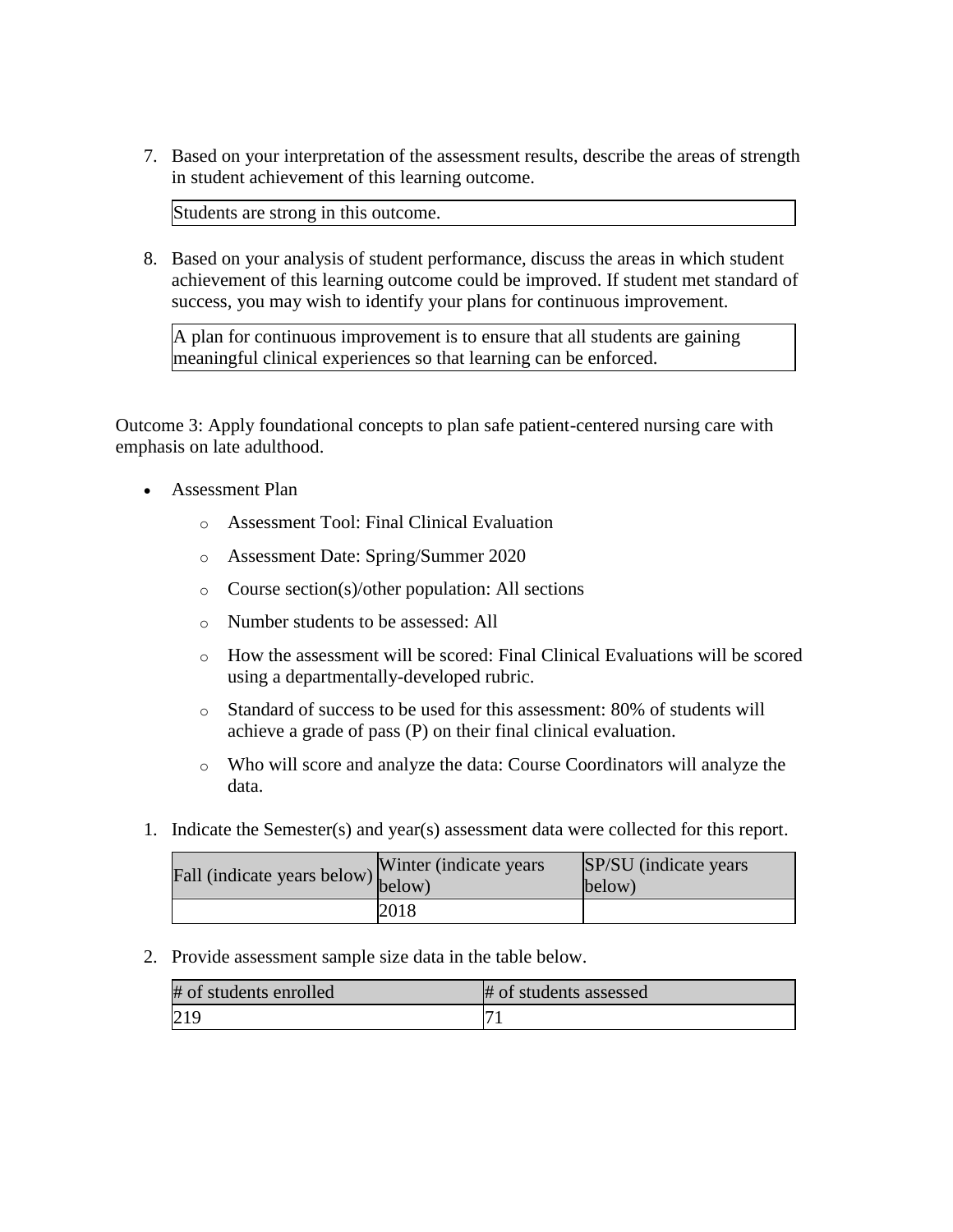3. If the number of students assessed differs from the number of students enrolled, please explain why all enrolled students were not assessed, e.g. absence, withdrawal, or did not complete activity.

71 because one student withdrew from this semester. Multiple sections are created for this course including lecture, lab and clinical. The system counts all three sections when determining the number of students enrolled.

4. Describe how students from all populations (day students on campus, DL, MM, evening, extension center sites, etc.) were included in the assessment based on your selection criteria.

All populations were included for Winter 2018. All students were MM.

5. Describe the process used to assess this outcome. Include a brief description of this tool and how it was scored.

The clinical evaluation is based on the nursing program objectives. Each objective is evaluated weekly in the clinical facility. Each objective is based on the end of program outcomes leveled though for a beginning nursing student with basic nursing skills for the older adult population. Each objective is pass or no pass.

6. Briefly describe assessment results based on data collected for this outcome and tool during the course assessment. Discuss the extent to which students achieved this learning outcome and indicate whether the standard of success was met for this outcome and tool.

Met Standard of Success: Yes 100% of the nursing students passed.

7. Based on your interpretation of the assessment results, describe the areas of strength in student achievement of this learning outcome.

Students are starting to gain the complex thinking and answering application style questions needed for the upcoming courses.

8. Based on your analysis of student performance, discuss the areas in which student achievement of this learning outcome could be improved. If student met standard of success, you may wish to identify your plans for continuous improvement.

Students need more reinforcement of the online material. We noted that the weekly simulations could be strengthened to focus more on applying the content to situations so that students are more prepared for higher-level test questions.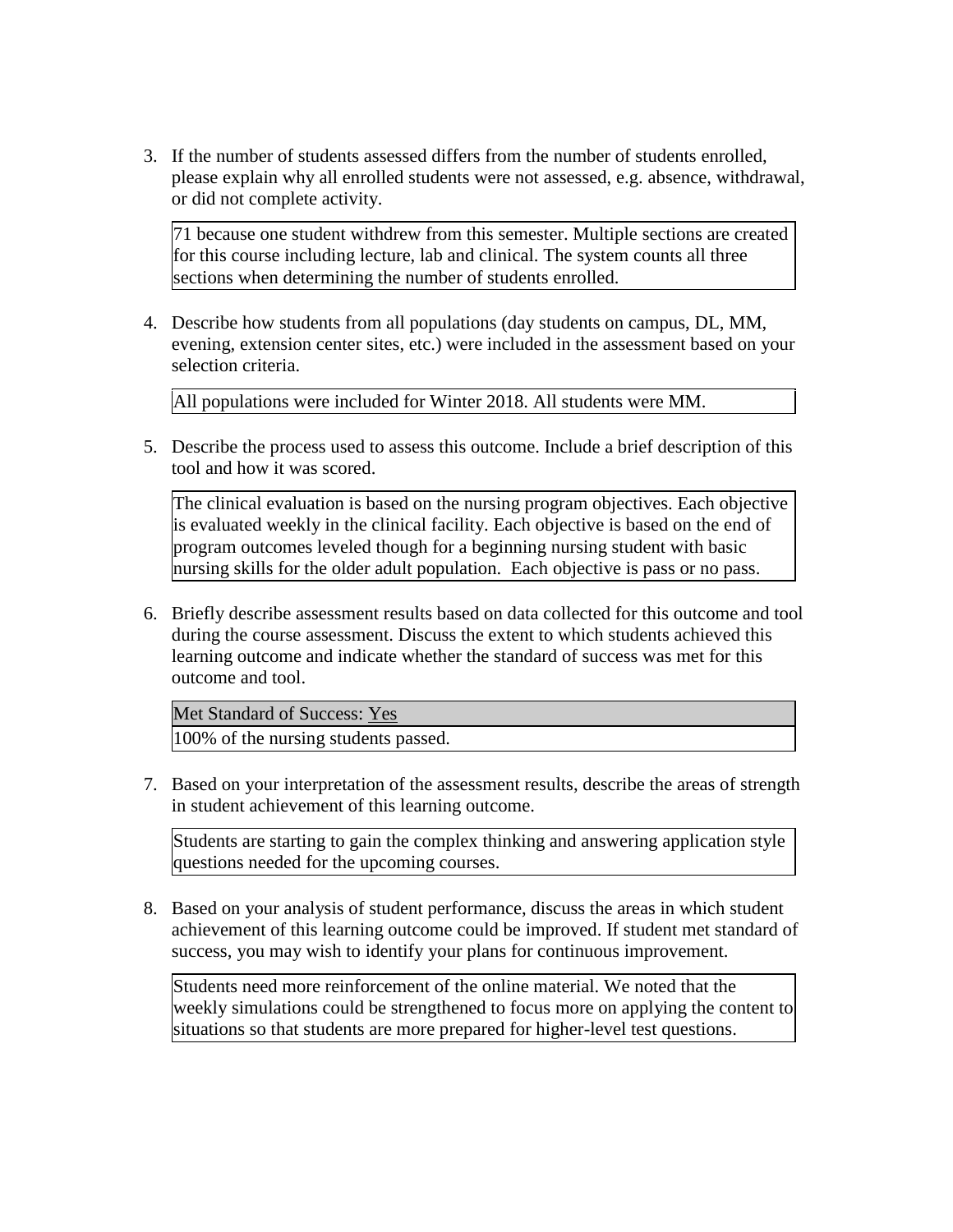Outcome 4: Perform and practice basic psychomotor and psychosocial skills to provide basic nursing care.

- Assessment Plan
	- o Assessment Tool: Final Clinical Evaluation
	- o Assessment Date: Spring/Summer 2020
	- o Course section(s)/other population: All sections
	- o Number students to be assessed: All
	- o How the assessment will be scored: Final Clinical Evaluations will be scored using a departmentally-developed rubric.
	- o Standard of success to be used for this assessment: 80% of students will achieve a grade of pass (P) on their final clinical evaluation.
	- o Who will score and analyze the data: Course Coordinators will analyze the data.
- 1. Indicate the Semester(s) and year(s) assessment data were collected for this report.

| Fall (indicate years below) $\begin{bmatrix} 0 \\ \text{below} \end{bmatrix}$ | Winter (indicate years) | SP/SU (indicate years)<br>below) |
|-------------------------------------------------------------------------------|-------------------------|----------------------------------|
|                                                                               | 2018                    |                                  |

2. Provide assessment sample size data in the table below.

| # of students enrolled | # of students assessed |
|------------------------|------------------------|
| 219                    |                        |

3. If the number of students assessed differs from the number of students enrolled, please explain why all enrolled students were not assessed, e.g. absence, withdrawal, or did not complete activity.

71 because one student withdrew from this semester. Multiple sections are created for this course including lecture, lab and clinical. The system counts all three sections when determining the number of students enrolled.

4. Describe how students from all populations (day students on campus, DL, MM, evening, extension center sites, etc.) were included in the assessment based on your selection criteria.

All populations were included for Winter 2018. All students were MM.

5. Describe the process used to assess this outcome. Include a brief description of this tool and how it was scored.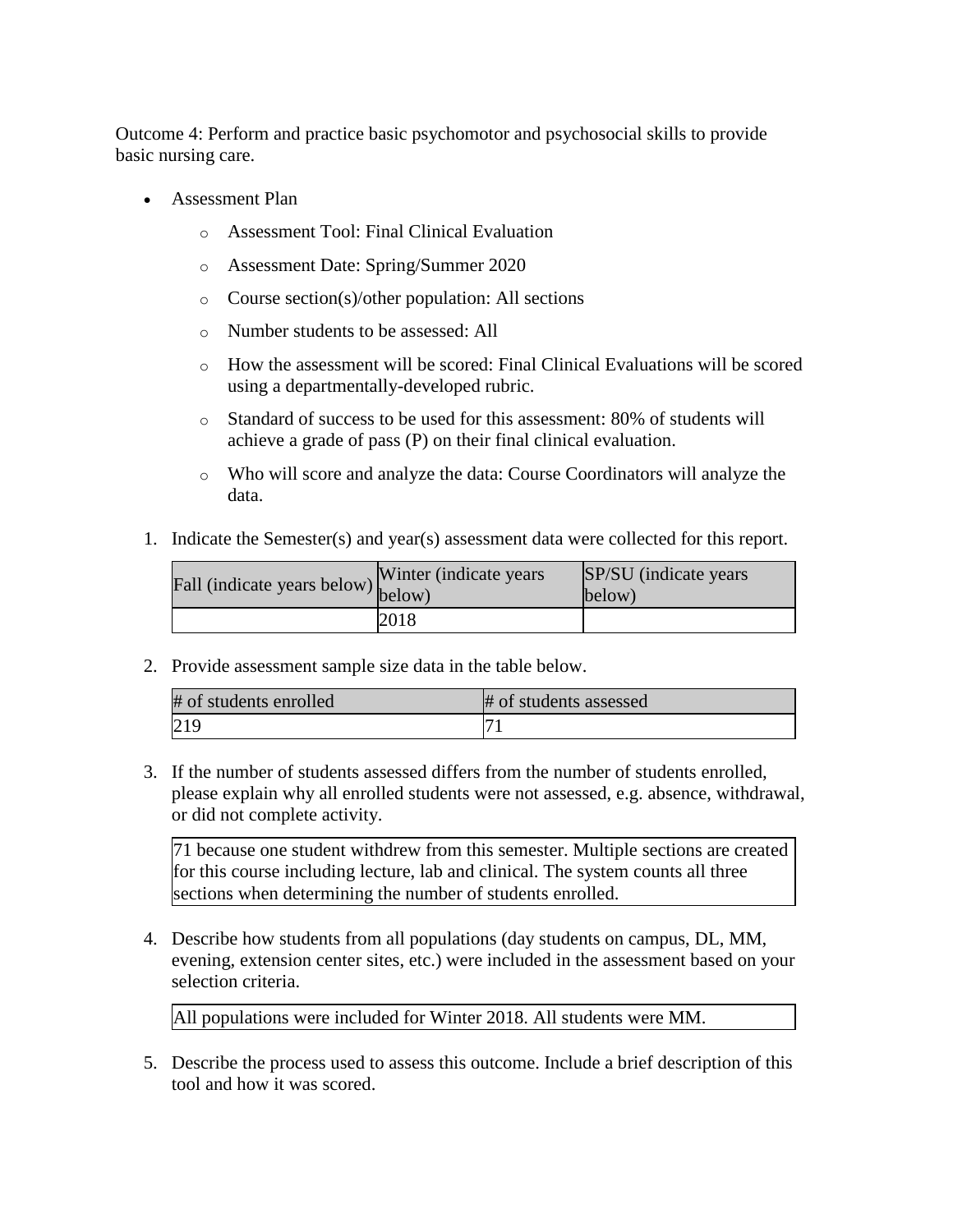The clinical evaluation is based on the nursing program objectives. Each objective is evaluated weekly in the clinical facility. Each objective is based on the end of program outcomes leveled though for a beginning nursing student with basic nursing skills for the older adult population. Each objective is pass or no pass.

6. Briefly describe assessment results based on data collected for this outcome and tool during the course assessment. Discuss the extent to which students achieved this learning outcome and indicate whether the standard of success was met for this outcome and tool.

Met Standard of Success: Yes 100% of the students passed.

7. Based on your interpretation of the assessment results, describe the areas of strength in student achievement of this learning outcome.

Students are strong in this outcome.

8. Based on your analysis of student performance, discuss the areas in which student achievement of this learning outcome could be improved. If student met standard of success, you may wish to identify your plans for continuous improvement.

A plan for continuous improvement is to ensure that all students are gaining meaningful clinical experiences so that learning can be enforced.

### **III. Course Summary and Intended Changes Based on Assessment Results**

- 1. Based on the previous report's Intended Change(s) identified in Section I above, please discuss how effective the changes were in improving student learning.
	- 2.
- 3. Describe your overall impression of how this course is meeting the needs of students. Did the assessment process bring to light anything about student achievement of learning outcomes that surprised you?

Overall, the course is meeting the needs of the students. However, we noticed that the Final Exam assessment (Outcome #2-3) needs more attention.

4. Describe when and how this information, including the action plan, was or will be shared with Departmental Faculty.

This information will be shared with the faculty department during our scheduled faculty meeting. Our plan of action is to increase higher-order thinking in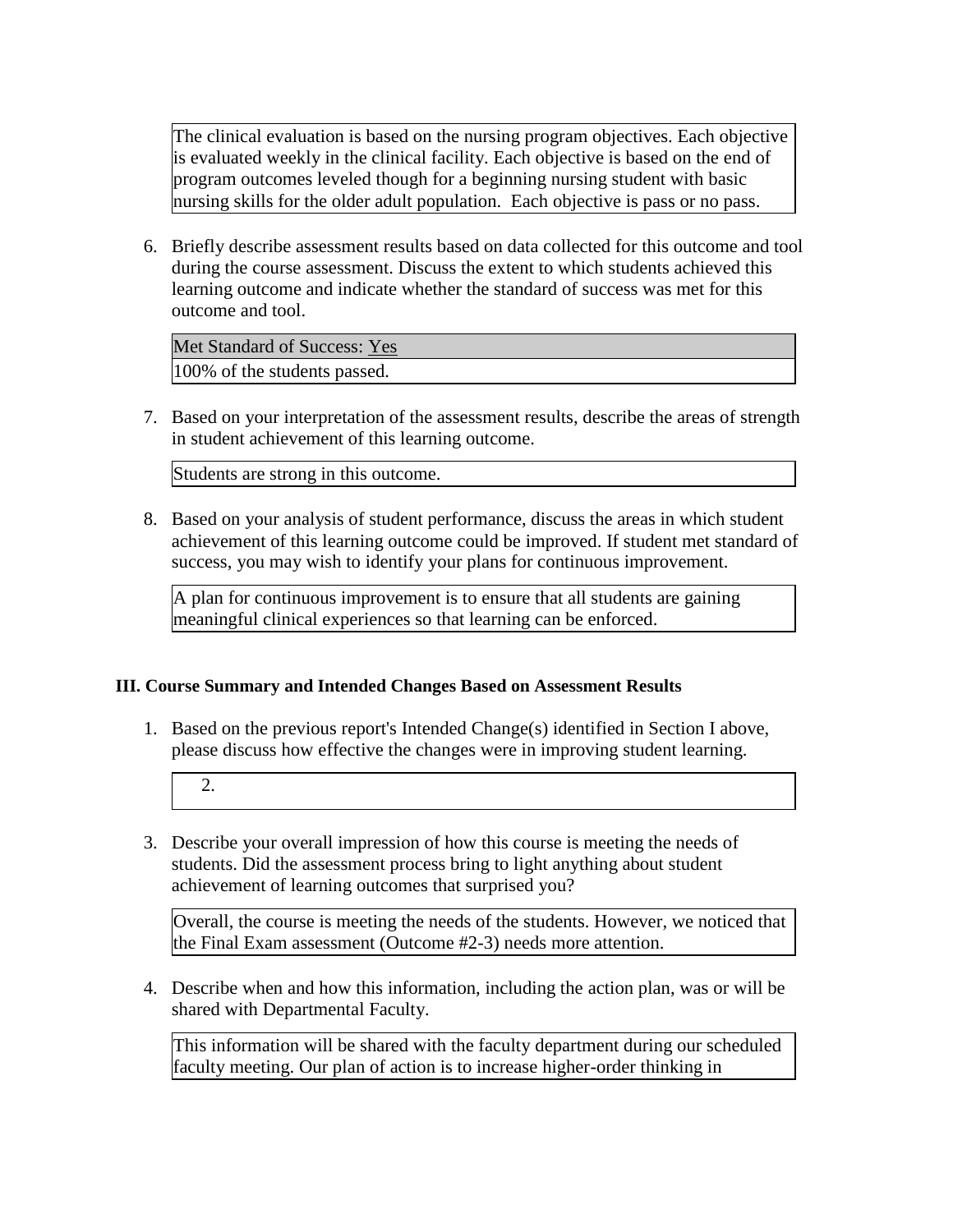simulation that addresses theory content so that students will be more successful on application style questions.

### 5.

# Intended Change(s)

| <b>Intended Change</b>                                                           | Description of the<br>change                                                                                                                                                                                                                                                                                                                                                                   | Rationale                                                                                                                                                                                                                                                                                                                                                                                                                         | Implementation<br>Date |
|----------------------------------------------------------------------------------|------------------------------------------------------------------------------------------------------------------------------------------------------------------------------------------------------------------------------------------------------------------------------------------------------------------------------------------------------------------------------------------------|-----------------------------------------------------------------------------------------------------------------------------------------------------------------------------------------------------------------------------------------------------------------------------------------------------------------------------------------------------------------------------------------------------------------------------------|------------------------|
| Course<br>Assignments                                                            | Our plan of action<br>is to increase<br>higher-order<br>thinking in<br>simulation that<br>addresses theory<br>content so that<br>students will be<br>more successful on<br>application style<br>questions. Pre-sim<br>and post-sim<br>questions should be<br>added, along with<br>more complex<br>patient scenarios<br>every week, to help<br>students increase<br>their critical<br>thinking. | As our exams<br>increase in<br>application style<br>questions, our Final<br>has the most<br>percentage of<br>application style<br>questions,<br>compared to our<br>other exams, per<br>our nursing<br>department testing<br>policy. To prepare<br>students for more<br>application style<br>questions, our<br>weekly simulations<br>need to be more<br>complex, with more<br>application style pre<br>and post sim.<br>questions. | 2018                   |
| <b>Course Materials</b><br>(e.g. textbooks,<br>handouts, on-line<br>ancillaries) | Modified<br><b>Blackboard quizzes</b><br>correct answer<br>funtion. Students<br>still have three<br>attempts however<br>they cannot access<br>the cdorrect<br>answers until after<br>the due date.                                                                                                                                                                                             | Improve student<br>learning and<br>prevent access to<br>correct answers<br>before the due date<br>has passed.                                                                                                                                                                                                                                                                                                                     | 2018                   |

# 6. Is there anything that you would like to mention that was not already captured?

Other rubrics, exams, skill rubrics, and clinical evaluation tools are located on the NUR 108 Winter 2018 Bb site.